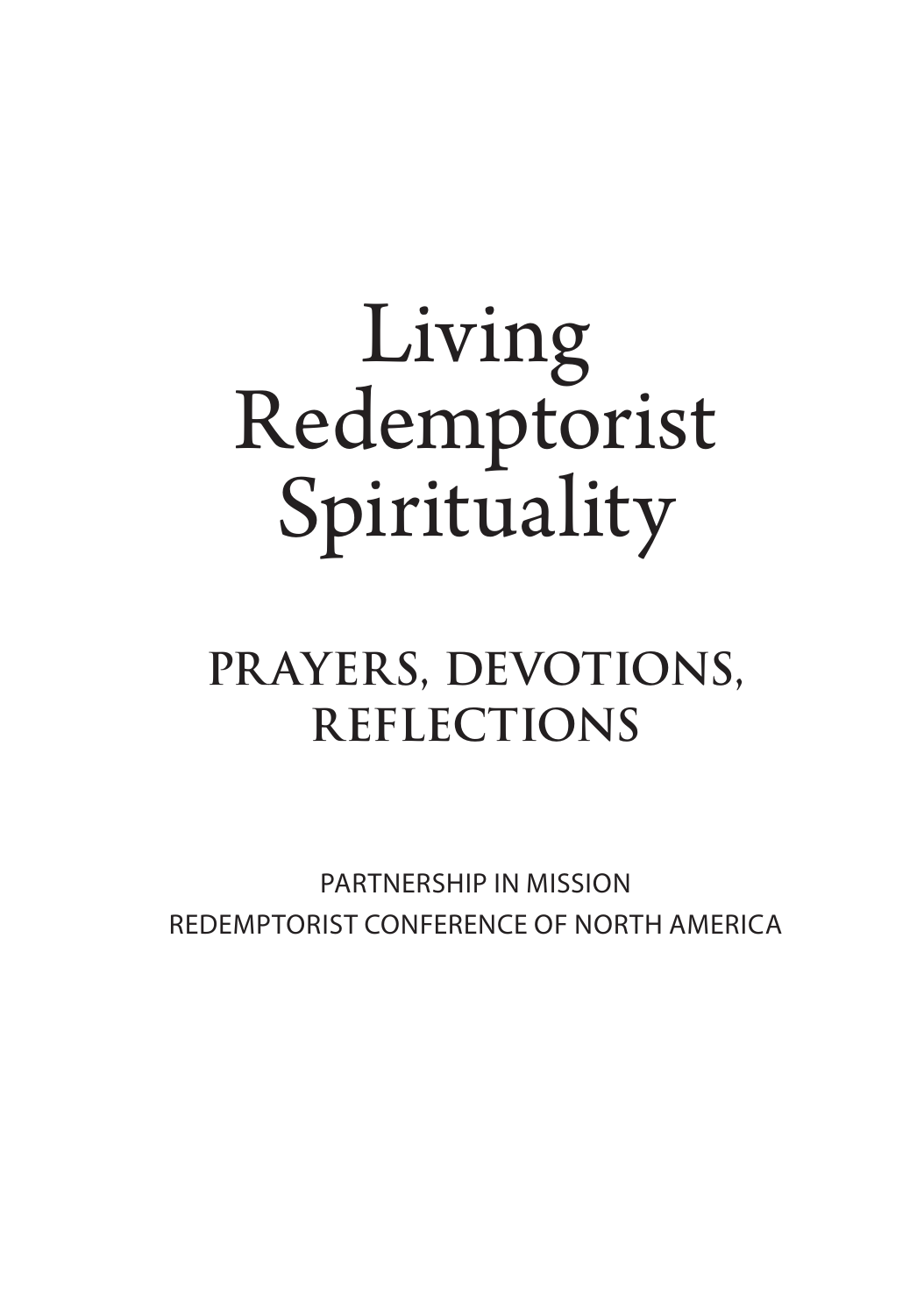Copyright 2018 © Redemptorists, North America

ISBN 978-0-7648-2810-2

First Published 2009. Revised in 2018

Scripture translations are from the *New American Bible.*

Psalm texts © *The Grail* (England) 1963.

All rights reserved. No part of *Living Redemptorist Spirituality* may be reproduced, stored in a retrieval system, or transmitted in any form or by any means—electronic, mechanical, photocopy, recording, or any other—except for brief quotations in printed reviews, without the prior written permission of the Redemptorists of North America, Partnership in Mission.

For more information about the Redemptorists, visit cssr.net

CONTENTS

**Introduction 4**

#### **SECTION ONE**

ST. ALPHONSUS LIGUORI AND PRAYER **9**

#### **SECTION TWO**

REDEMPTORIST DEVOTION TO MARY **21**

#### **SECTION THREE**

REDEMPTORIST SAINTS **28**

**SECTION FOUR**

OTHER WAYS TO PRAY **66**

**Conclusion 76**

**Prayer for Vocations to the Redemptorist Family 78**

**Calendar 79**

For more information about Redemptorist Partnership in Mission, send an email to northamericapim@gmail.com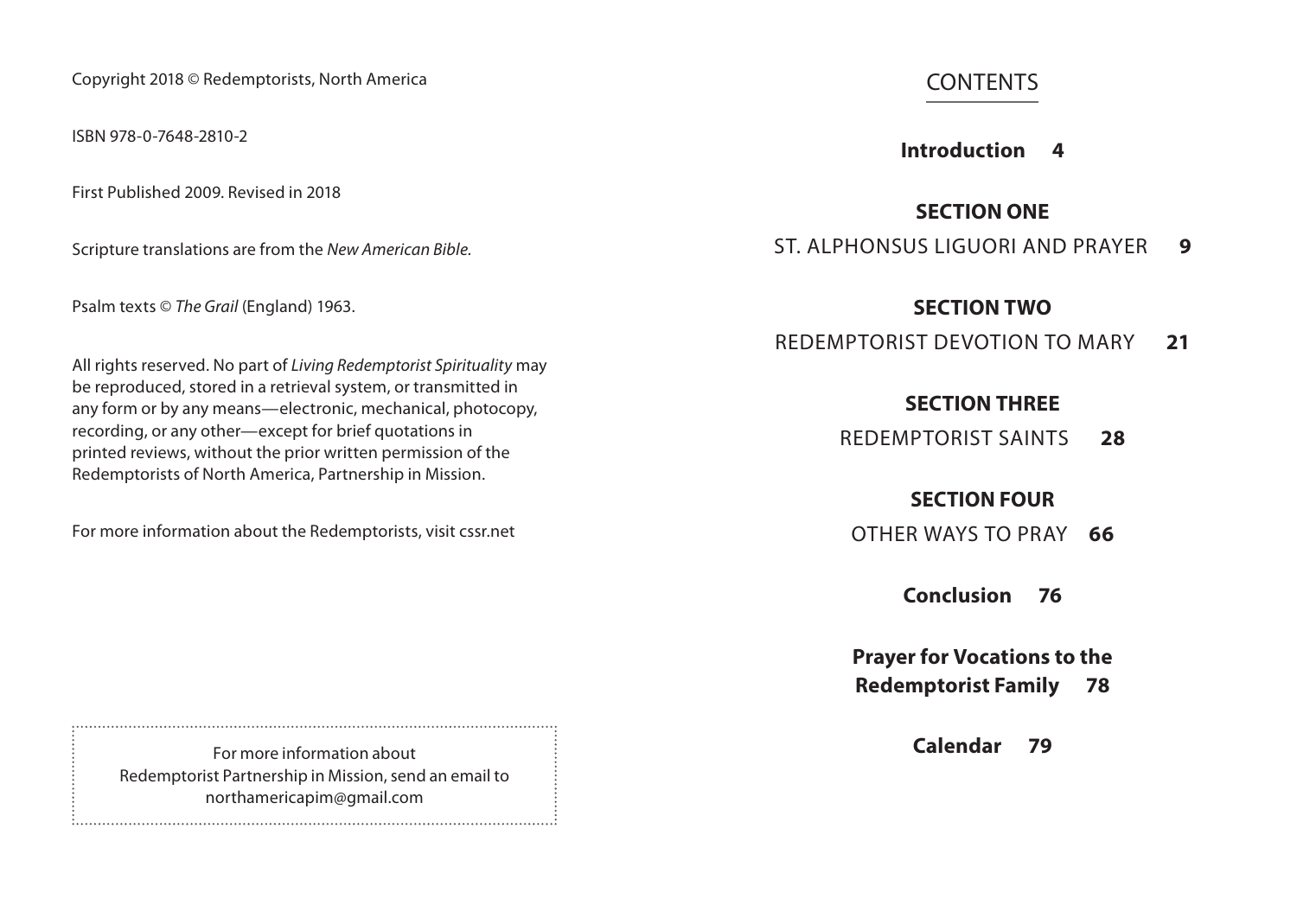# Introduction

*Copiosa apud eum redemptio (With the Lord, there is plentiful redemption)*

Those words from Psalm 130 are the motto of the Congregation of the Most Holy Redeemer (the Redemptorists), and they are incorporated into the seal of the Congregation. Saint Alphonsus Liguori chose those words to guide the Congregation he founded because they expressed his own most profound experience of God: God loves us lavishly and extravagantly. God's love is manifested most amazingly in the Incarnation of Jesus Christ, who gave himself completely for God and for humanity—a self-gift that reached its highest point in his death on the cross.

Reflecting on the Incarnation as well as the passion and death of Jesus, St. Alphonsus came to appreciate more deeply the meaning of our redemption in Jesus. He founded the Redemptorists to spread that good news and proclaim our redemption in Jesus to the most abandoned, especially the poor.

In recent years, Redemptorists have come to a renewed and deeper understanding of the Church as the communion of believers, entrusted with carrying on the redeeming mission of Jesus. The Church is the people of God, embracing all the baptized and inviting all to share in its evangelizing mission. So Redemptorists have been seeking ways to involve others—laypeople especially—in their part of that mission of Jesus and the Church.

In North America, desire has grown among laypeople to share in both the spirituality and the mission of Redemptorists. This prayer book, produced by the Redemptorist North American Commission for Partnership in Mission, is meant to foster and nourish that desire. We hope that our Redemptorist Partners in Mission, both individually and in groups, will use the prayers, reflections, and suggestions gathered here to deepen their communion with Redemptorists and, more important, to deepen their Christian spirituality and communion with God.

For Redemptorist spirituality, grounded as it is in the paschal mystery of Christ, nurtured by the regular practice of both communal and personal prayer, study and reflection, is best expressed when it forms us to be women and men on mission. Our mission is to proclaim the coming of the kingdom of God, where all God's kinfolk can take their rightful place at the ta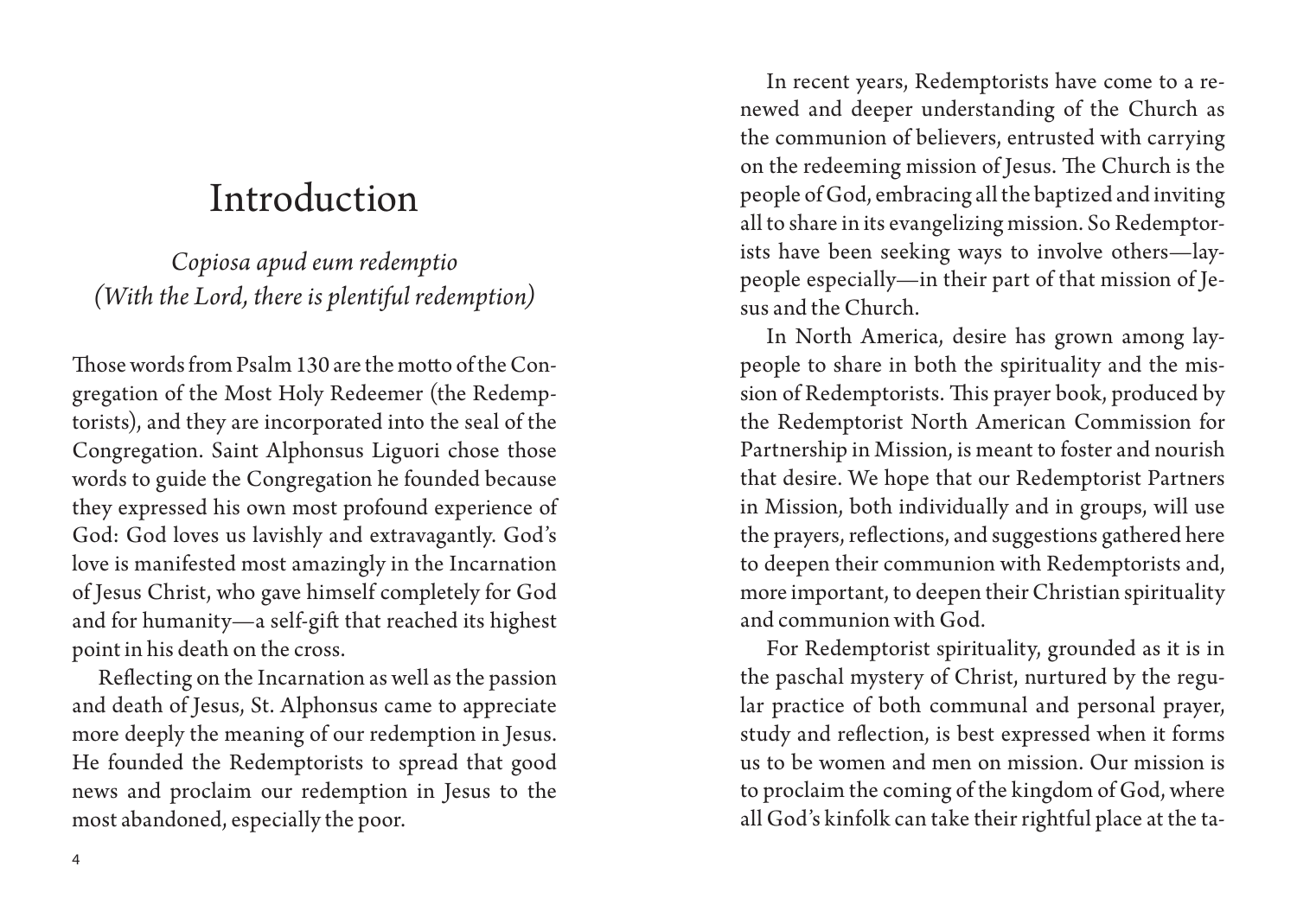ble of life. Authentic Redemptorist spirituality should lead to engagement in the ministry of justice, compassion, and peace for creation.

# **Foundational Scripture Texts**

*Out of the depths I cry to you, O Lord; Lord, hear my voice! Let your ears be attentive To my voice in supplication:*

*If you, O Lord, mark iniquities, O Lord, who can stand? But with you is forgiveness That you may be revered.*

*I trust in the Lord; My soul trusts in his word. My soul waits for the Lord More than sentinels wait for the dawn.*

*More than sentinels wait for the dawn, Let Israel wait for the Lord, For with the Lord is kindness And with him is plenteous redemption; And he will redeem Israel From all their iniquities.* 

Psalm 130

*[In the synagogue at Nazareth, Jesus] unrolled the scroll and found the passage where it was written: "The Spirit of the Lord is upon me, because he has anointed me to bring glad tidings to the poor…liberty to captives and recovery of sight to the blind, to let the oppressed go free…."*

Isaiah 61

*Today this scripture passage is fulfilled in your hearing.* Luke 4:17–21



**The seal of the Congregation consists of a cross with a lance and sponge mounted on three hills; on either side of the cross are the abbreviated names of Jesus and Mary; above the cross is an eye sending forth rays; over all a crown. Around the seal is the motto: "With him is Plentiful Redemption" (cf. Ps. 129,7).** Statute 06, which reproduces substantially Constitution 717 of 1764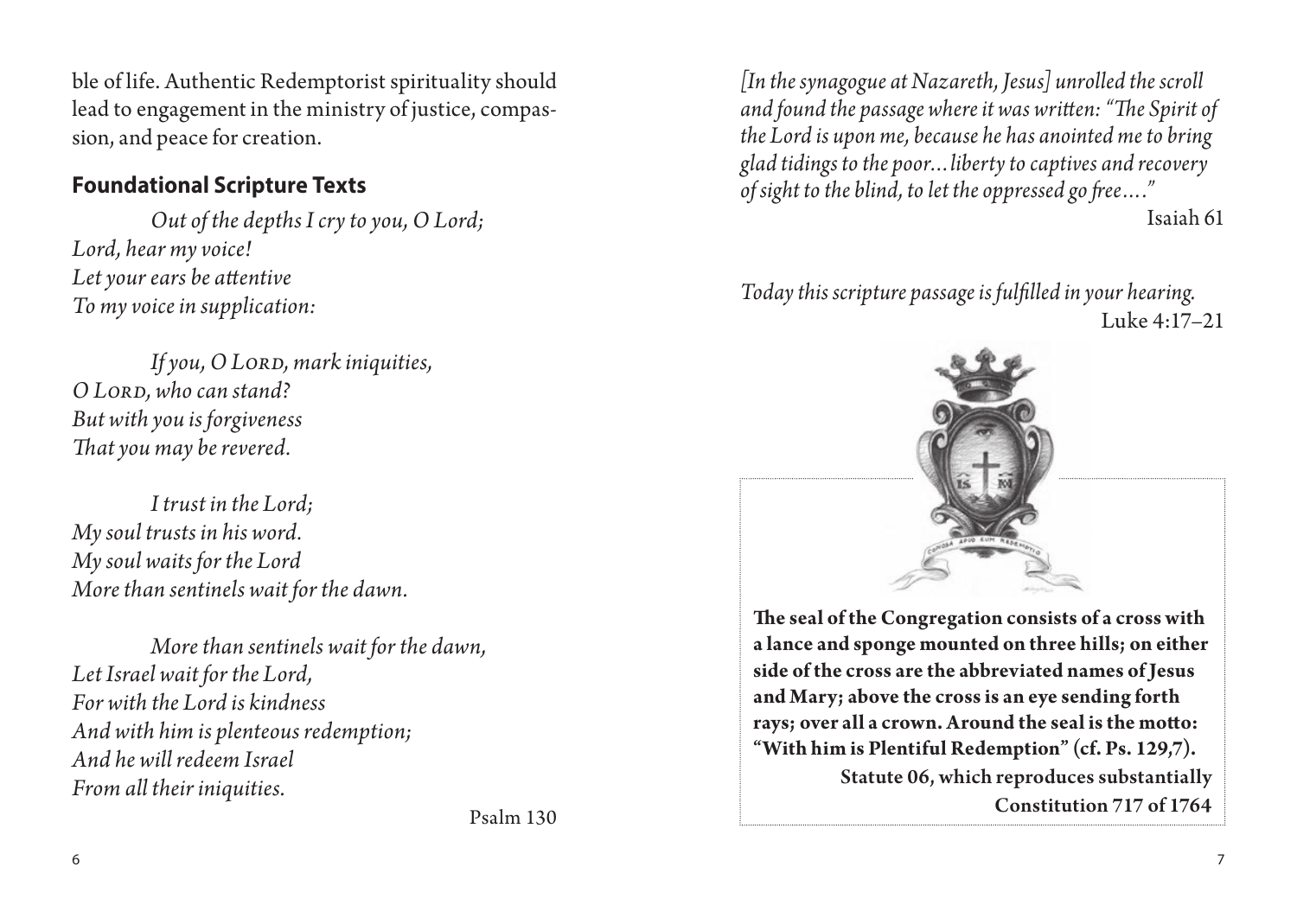Redemptorist spirituality is an apostolic, missionary spirituality. This passage from Luke's Gospel is key for Redemptorist apostolic life, and it is reflected in our prayer and spirituality. The most abandoned attract our pastoral compassion as we strive to evangelize the poor and be evangelized by them.

In the Hebrew Scriptures, the nearest blood relative (redeemer) is charged with the loving responsibility to make things right. Jesus the Redeemer is at the heart of all our prayer. The Eucharist, which we celebrate daily, is especially precious, since it renews and makes present the saving death and resurrection of Jesus. As a communal celebration, it also highlights the importance of community for Redemptorist apostolic life. Following the example of St. Alphonsus, Redemptorists also hold Mary, the Mother of God, in highest esteem, especially under the title of Our Mother of Perpetual Help. All of this fills us with the desire to give our lives for plentiful redemption.

# St. Alphonsus Liguori and Prayer

*Let us pray, then, and let us always be asking for grace, if we wish to be saved. Let prayer be our most delightful occupation; let prayer be the exercise of our whole life. And when we are asking for particular graces, let us always pray for the grace to continue to pray in the future; because if we leave off praying, we shall be lost. There is nothing easier than prayer. What does it cost us to say, Lord, stand by me! Lord, help me! Give me Thy love.* What can be easier than this?

> St. Alphonsus Liguori *Prayer, the Great Means of Salvation*

# **Meditative Prayer**

Saint Alphonsus is known as the Doctor of Prayer because he was convinced that prayer was the necessary means to salvation. As St. Alphonsus writes in *Prayer, the Great Means of Salvation*, "Not just good thoughts, but much more, it is the holy affections of the will that are important, such as acts of humility, trust, detachment, abandonment to the divine will, and above all love, which is what unites us to God."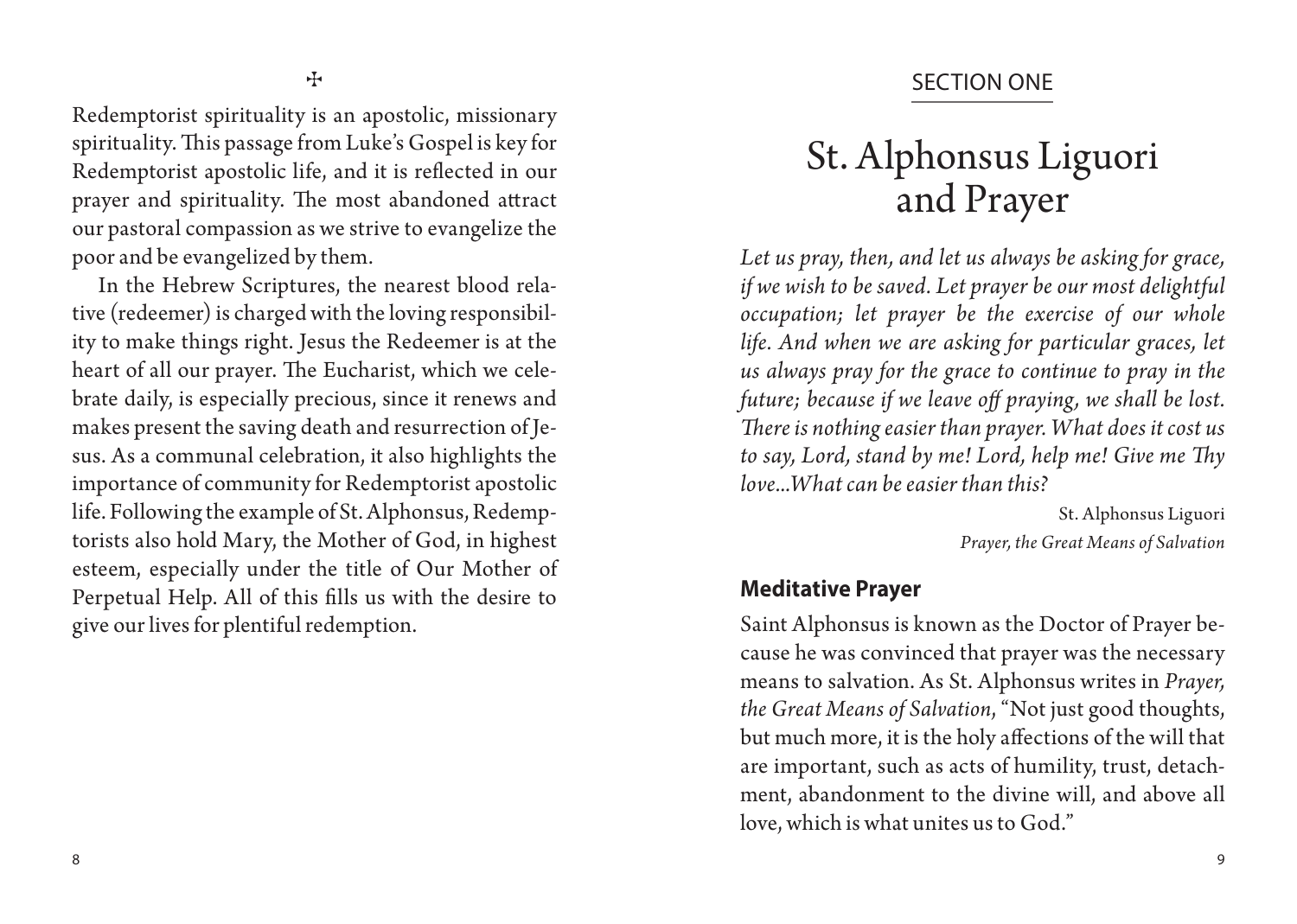This prayer form, which is often a half-hour in length, begins with an introductory act of putting ourselves in God's presence and a brief prayer asking for assistance. After the introductory prayer, there is a short reading from the Bible or from a spiritual book. This is the first "point" of the meditation and is followed by a silence of ten minutes or so. When this is finished, another "point" is read, which is also followed by a period of silence. At the end of this second silence, some short concluding prayers are recited and the time of meditation (or mental prayer) is over.

What does one do during the moments of silence? The first step is to reflect on what has been read and to meditate on it. This is followed by affections of the heart—love, adoration, thanksgiving, petition, and reparation. Many have organized these affections of the heart into four different categories and use the acronym ACTS to remember what they are:

- **A = Adoration.** We adore, praise, and worship God.
- **C = Contrition.** We confess our sins against God and neighbor and ask forgiveness**.**
- **T = Thanksgiving.** We give thanks to God for the blessings we have received.
- **S = Supplication (petition).** We ask God for help in all our needs.

To conclude the meditation, one identifies practical actions that will ground the prayer in everyday life. 

**Alphonsian Meditation**

- **Beginning:** Make an act of faith and humility and a petition for light and strength; say a brief prayer to Mary, Joseph, your guardian angel, and your patron saint.
- **Meditation:** Read a few verses from Scripture or a spiritual book, then think and reflect about what you read. What does it mean? What has it taught you? What have you done about this in the past, and what shall you do about it now?
- **Act of Love:** Pray for the grace to love God. Tell God you love him!
- **Prayers of Petition:** Pray for the graces you need both for your daily living and for your spiritual journey.
- **Resolution:** Make one practical resolution that you can carry out today.
- **Conclusion:** Thank God for whatever grace you have received, renew your resolution, and ask for Jesus and Mary, in their love, to help you keep your resolution.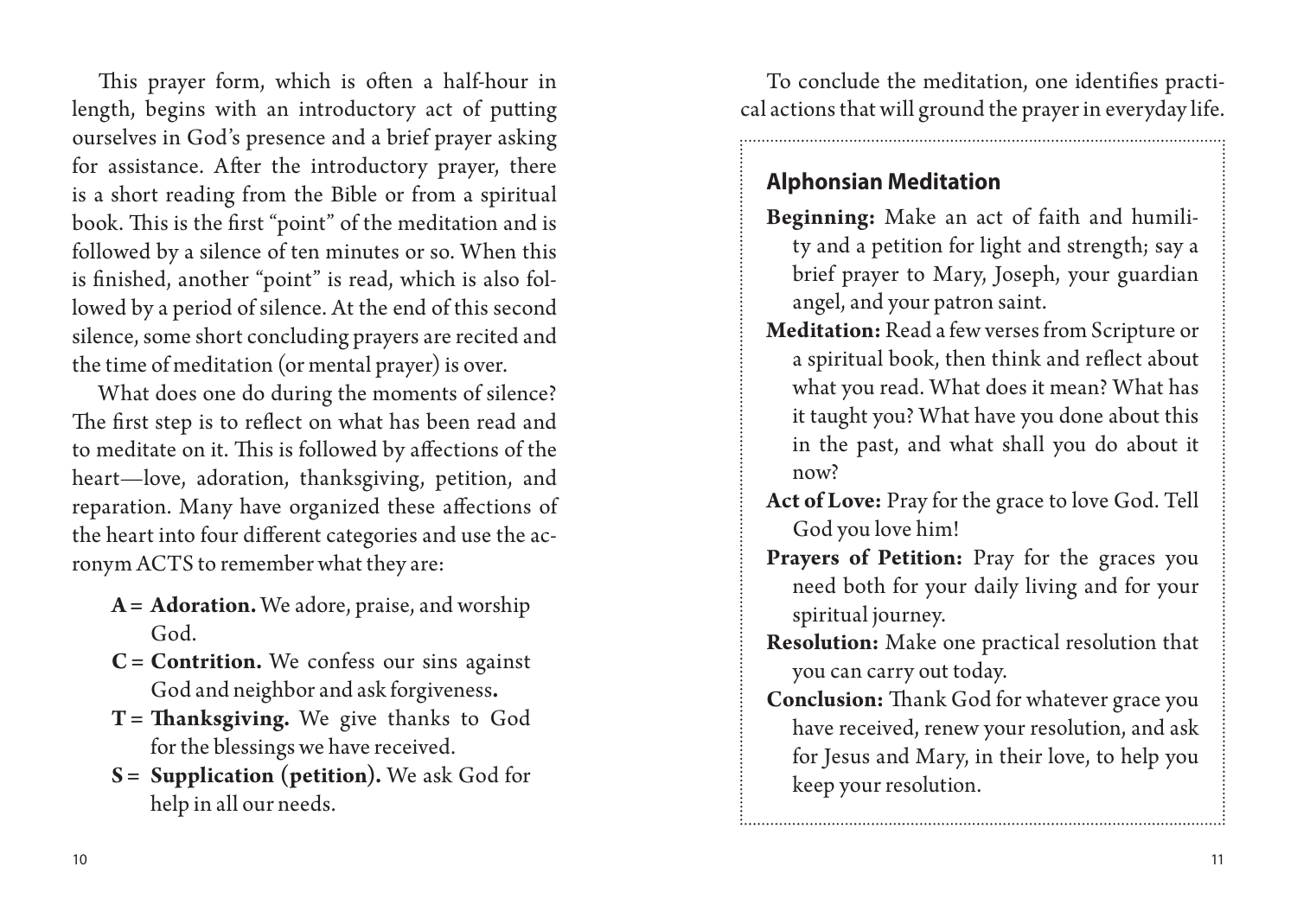# **Visits to the Most Blessed Sacrament**

Saint Alphonsus prepared a series of thirty-one prayers, one for each day of the month, to use when visiting the Blessed Sacrament and the Blessed Virgin Mary. We include here a sample of the visit to the Blessed Sacrament in the words of St. Alphonsus.

#### *Introductory Prayer TO BE SAID BEFORE EACH VISIT*

My Lord Jesus Christ, I believe that you are really here in this sacrament. Night and day you remain here, compassionate and loving. You call, you wait for, you welcome everyone who comes to visit you.

Unimportant though I am, I adore you. I thank you for all the wonderful graces you have given me. But I thank you especially for having given me yourself in this sacrament, for having asked your own Mother to mother me, for having called me here to talk to you.

I am here before you today to do three things: to thank you for these precious gifts, to make up for all the disrespect that you receive in this sacrament from those who offend you, to adore you everywhere in the world where you are present in this living bread but are left abandoned and unloved.

My Jesus, I love you with all my heart. I know I have displeased you often in the past—I am sorry. With your help, I promise never to do it again. I am only a miserable sinner, but I consecrate myself to you completely. I give you my will, my love, my desires, everything I own. From now on, do what you please with me. All I ask is that you love me, that you keep me faithful to the end of my life. I ask for the grace to do your will exactly as you want it done.

I pray for the souls in purgatory—especially for those who were close to you in this sacrament and close to your Mother, Mary. I pray for every soul hardened in sin. My Savior, I unite my love to the love of your divine heart, and I offer them both together to your Father. I beg him to accept this offering in your name. Amen.

#### *First Visit*

You are kneeling before a fountain. From its calm depths a voice whispers: *If you are thirsty, come to me.* It is Christ in the Blessed Sacrament. From this fountain of love, he pours out upon the world all the merits of his sufferings. From it the saints drink deeply. The prophet predicted it: You shall drink with joy from the Savior's fountain.

A Spanish Poor Clare loved to make long visits to the Blessed Sacrament. The other nuns asked what she did during those long silent hours. "I could kneel there forever," she answered. "And why not? God is there.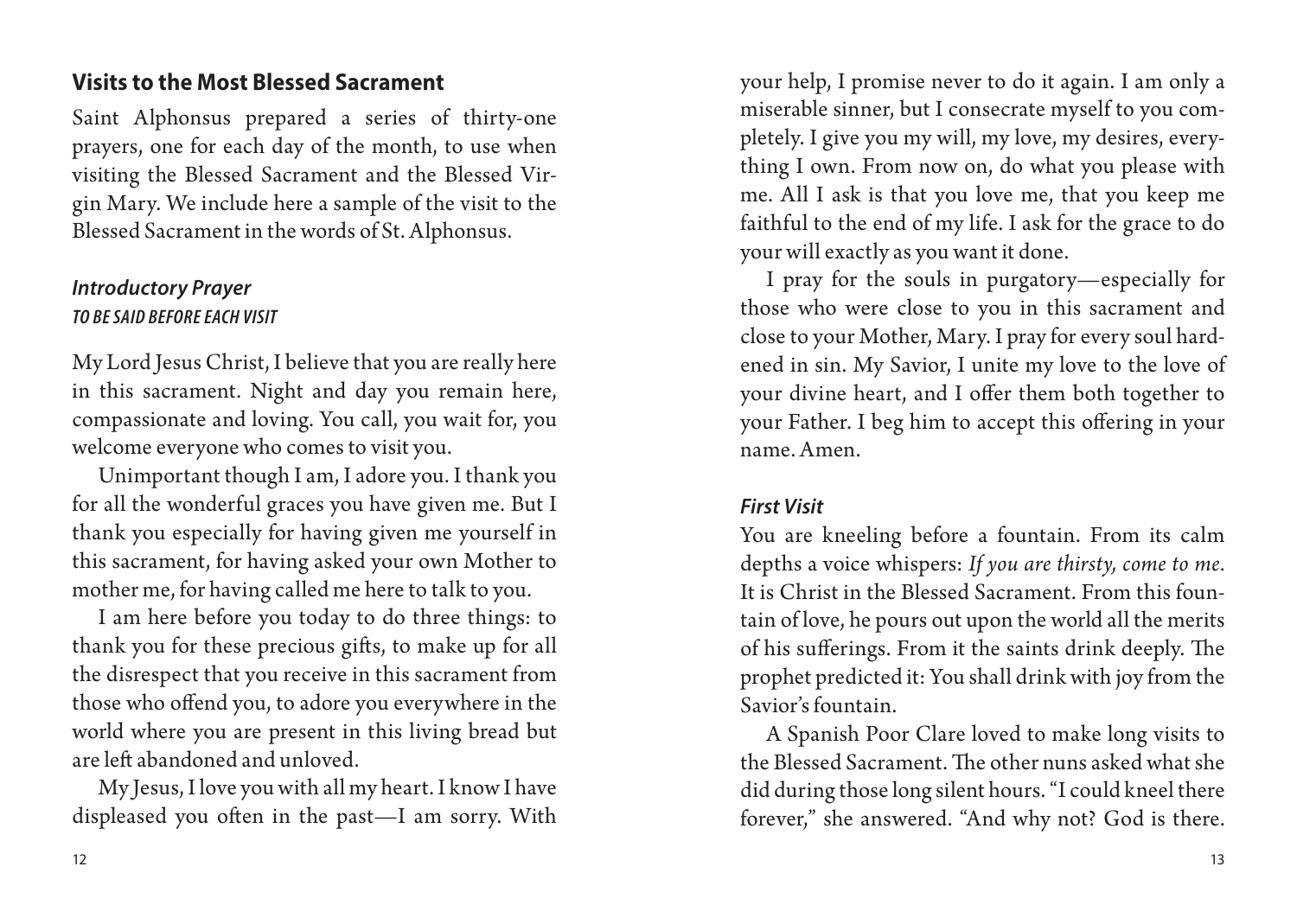You wonder what I do in the presence of my God? I marvel, I love, I thank, I beg. What does a tramp do when he meets a millionaire? A sick man when he sees a doctor? A starving man when he sees food? What does a dry-throated hiker do at a drinking fountain?"

My Jesus: You are my life, my hope, my treasure, my soul's only love. A cruel death was the price you paid to be here in this sacrament today. Even now you suffer insults from those who ignore you, yet you remain because you want our love.

Come, my Lord, implant yourself in my heart. Lock its door forever. I want nothing cheap to enter it and take away the love that belongs to you. You alone must run my life. If I swerve from you, steer me straight once more. Make me search for one pleasure: the pleasure of pleasing you. Make me yearn for one joy: the joy of visiting you. Make me crave one delight: the delight of receiving your body. So many people chase after such hollow things! But all I care about is your love, and I am here to beg it from you today. Let me forget myself and keep you ever before my mind. Amen.

#### *Spiritual Communion TO BE SAID AFTER EACH VISIT*

My Jesus, I believe you are really here in the Blessed Sacrament. I love you more than anything in the world, and I hunger to feed on your flesh. But since I cannot receive Communion at this moment, feed my soul at least spiritually. I unite myself to you now, as I do when I actually receive you. Never let me drift away from you. Amen.

#### *First Visit With Mary*

We have another fountain to drink from, too: our Mother Mary. Saint Bernard said that Mary is so rich in graces that everybody shares in them: "Of her fullness we have all received." Mary was literally filled with grace, as the angel said when he greeted her. God filled her with such tremendous riches so that she could share them with her children. Cause of our joy, pray for us!

# *Concluding Prayer TO BE SAID EACH DAY*

Most Holy Immaculate Virgin and my Mother Mary, to you who are the Mother of my Lord, the Queen of the world, the Advocate, the Hope, the Refuge of sinners, I have recourse today—I, who am the most miserable of all. I render you my most humble homage, O great Queen, and I thank you for all the graces you have conferred on me until now, particularly for having delivered me from hell, which I have so often de-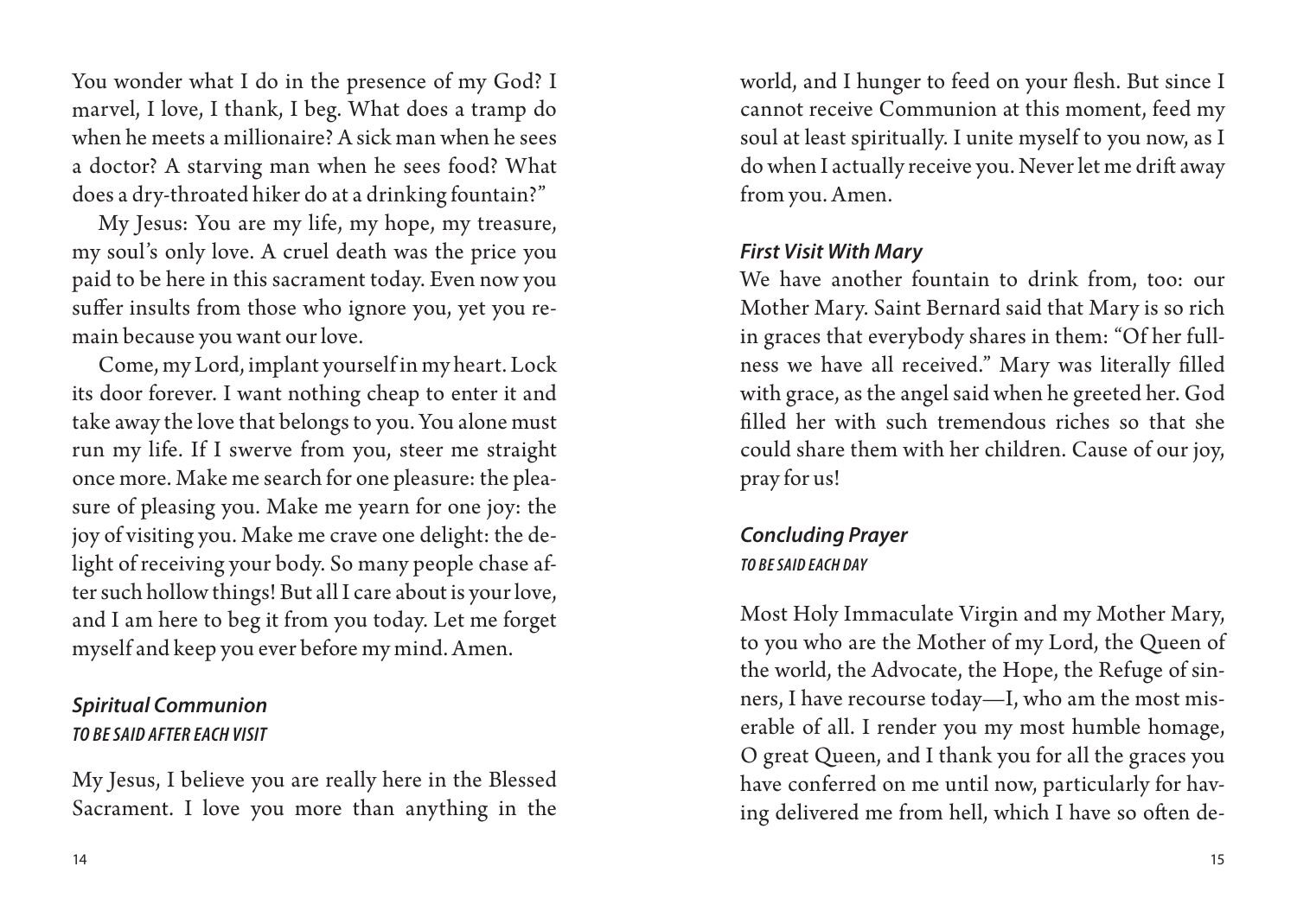served. I love you, O most amiable Lady; and for the love that I bear you, I promise to serve you always and to do all in my power to make others also love you. I place in you all my hopes; I confide my salvation to your care. Accept me as your servant and receive me under your mantle, O Mother of Mercy. And since you are so powerful with God, deliver me from all temptations, or rather, obtain for me the strength to triumph over them until death. Of you I ask a perfect love for Jesus Christ. From you I hope to die a good death. O my Mother, by the love that you bear to God, I beseech you to help me at all times, but especially at the last moment of my life. Leave me not, I beseech you, until you see me safe in heaven, blessing you and singing your mercies for all eternity.

So I hope. So may it be. Amen.

Order the complete series of *Visits to the Most Blessed Sacrament* at Liguori.org.

# **Four Elements of Alphonsian Spirituality**

At the very heart of the spirituality of St. Alphonsus is love: God's love for us and our love for God in response. Saint Alphonsus was overwhelmed by God's love for him and for all of us, and for Alphonsus, this was especially manifest in Jesus. Jesus is the unshakeable sign and proof that God loves us. The spirituality of St. Alphonsus focuses on the love of God shown in



Jesus, our Redeemer—Jesus, who shared our human condition; who suffered, died, and rose; who continues to be present among us; who gave his own mother to intercede for us.

The spirituality of St. Alphonsus is about God's self-giving love and presence shown in Jesus. Redemptorists have traditionally summarized that in the four symbols of the *crib,* the *cross,* the *altar,* and *Mary.* Jesus, the Redeemer, is God become human in the Incarnation (crib). He redeemed us by emptying himself, becoming a servant, and accepting all the consequenc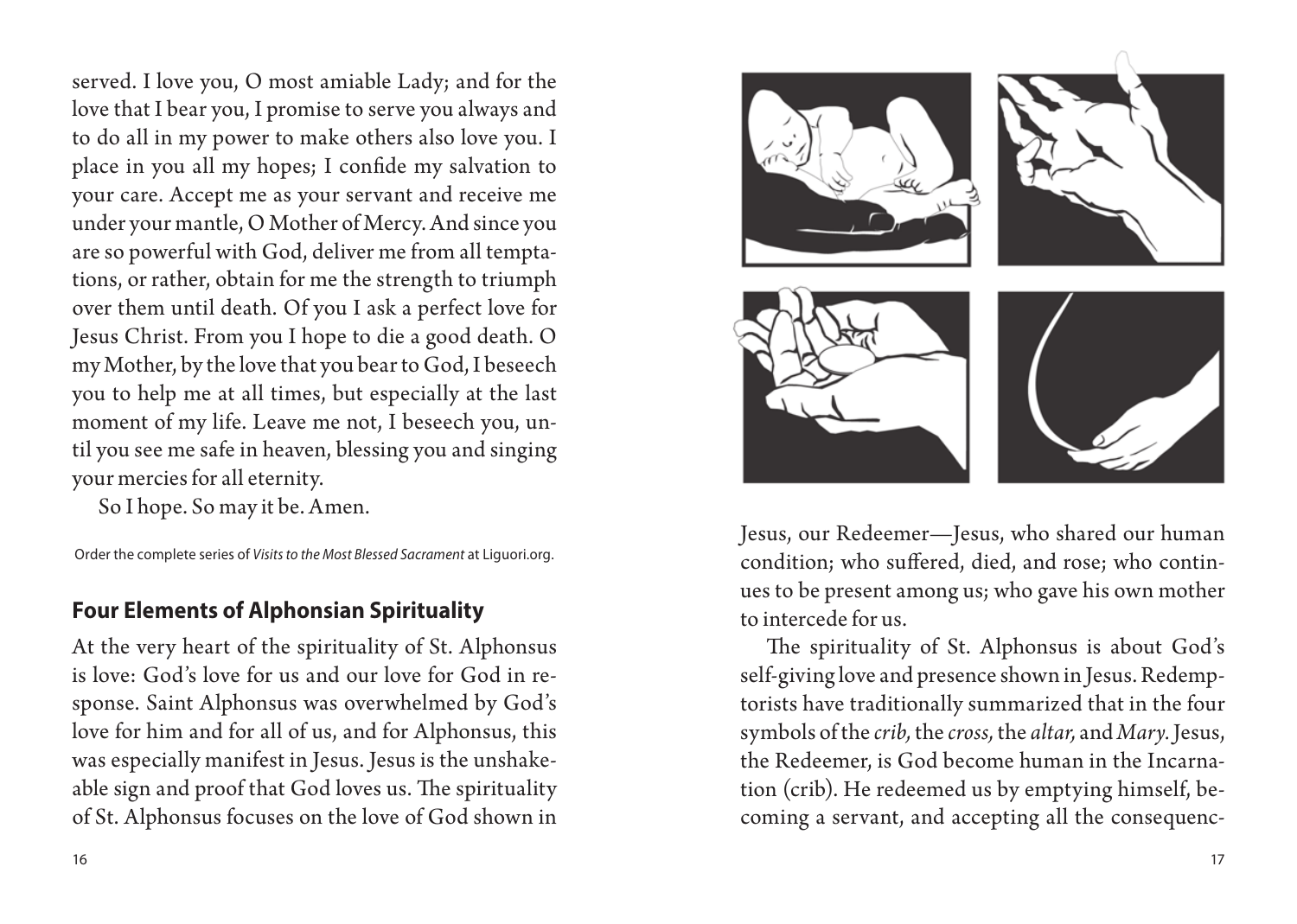es of human life—including a dishonorable death (cross). He continues to make his loving and saving grace available to us in the Eucharist (altar). And he consoles us through the intercession of his mother, Mary, to whom Jesus entrusted us from the cross. *Crib, Cross, Altar, Mary:* Incarnation, Redemption, Eucharist, Mary. It is all one great event by which God assures us that we are loved in Jesus.

#### *From the writings of St. Alphonsus:*

**Crib:** My dearest Jesus, if it is true that ownership is acquired by gift, then you are truly mine since the Father has given you to me. You were indeed born for me; you were given to me. As Scripture says: "For a child has been born for us, a son given to us" (Isaiah 9:6). Therefore I can justly say to you: "My God and my all!" And since you are mine, everything that belongs to you is also mine (see Romans 8:32). Therefore your precious blood is all mine, your grace is mine, your paradise is mine; and since you are mine, who can ever take you away from me? Amen.

> "Meditation for the Novena of Christmas," *The Incarnation, Birth and Infancy of Jesus Christ*

**Cross:** Was it possible that God, the creator of all things, would have been pleased to die for love of his creatures? Yes it is through faith that he has done so, "as Christ loved us and gave himself for us" (Ephesians 5:2). The earth, the heavens, and all nature with astonishment witnessed Jesus, the only begotten Son of God, the Lord of the universe, die in intense pain and anguish, like a criminal on a disgraceful cross. Why? For the love of humanity! Lord, I have known your Passion and not only have I not loved you, but I have frequently offended you. Pardon me, I beg you, and remind me continually of the death you have suffered for love of me, so that I may never again offend you, but may always love you…. My crucified Jesus, I want to be yours alone now and forever, and I will love no one else but you. Amen.

#### *The Way of Salvation*

**Altar:** My loving Jesus, you can give us no greater proofs of your love than those which you have already given us. You have given your life for us—and you have bequeathed yourself to us in holy Communion, that we may be nourished with your own flesh and blood. How can we see all these testimonies of your love and fail to love you in return? I thank you for giving me the time and opportunity not only to regret the offenses I have committed against you but also to love you for the rest of my life. Help me, my Jesus, to reject and expel from my heart each and every affection which is not directed toward you, so that from this day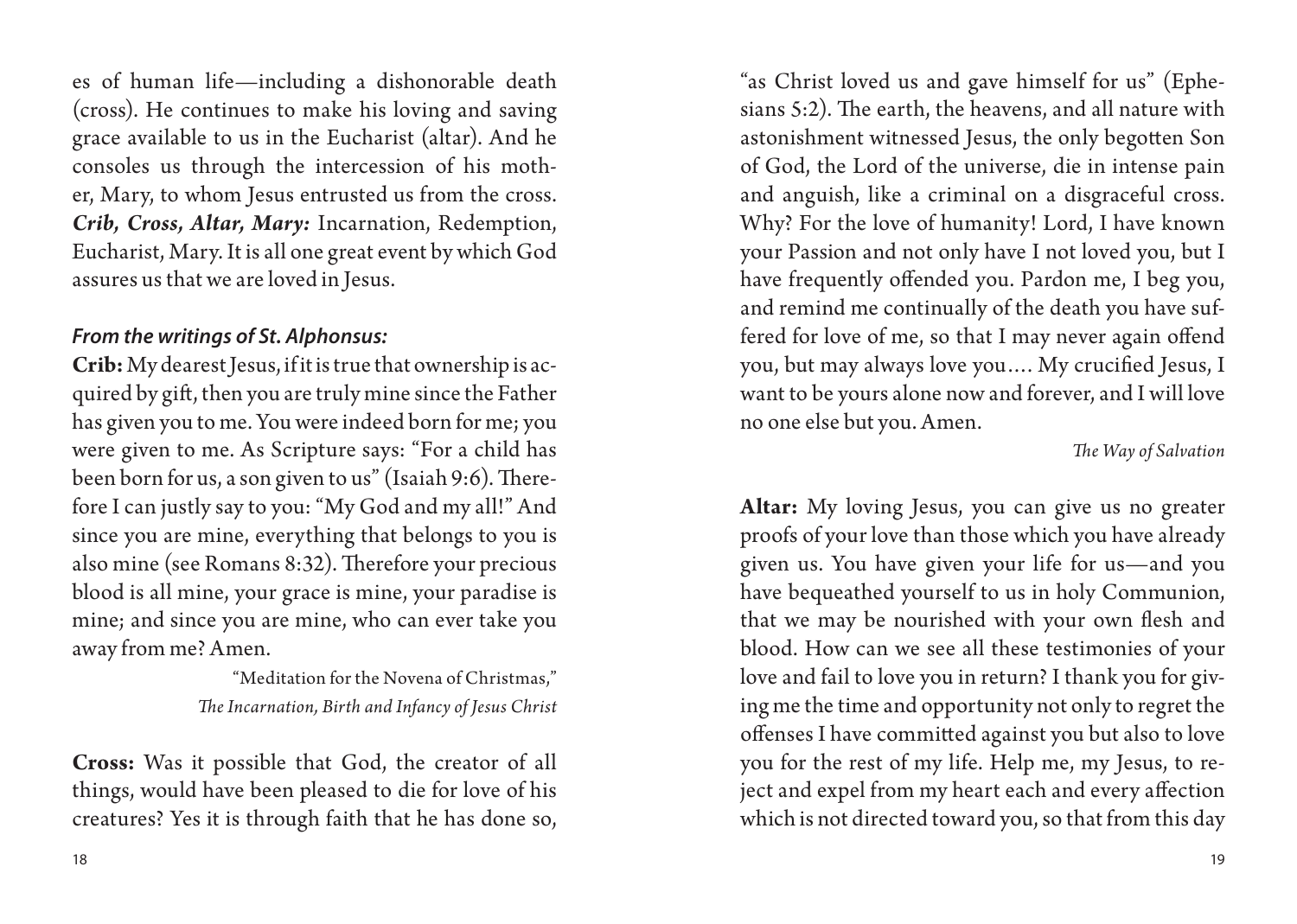forward I may not desire, nor seek, nor love anyone but you alone. My God, whom shall I love if not you, who are my supreme good? Amen.

> "Meditation for the Octave of Corpus Christi," *The Holy Eucharist*

**Mary:** O most beautiful Lady, I rejoice in seeing you so dear to God because of your purity and beauty. I thank God for having preserved you from every stain of sin; and since you are so loved by the Holy Trinity, do not refuse to look with love upon me, a sinner. Obtain for me from God pardon for my sins and eternal salvation. Look down upon me and change me. Draw my heart to you so that from now on I may truly love your Son and you. You know that I have placed my hopes in you, my dear mother, so do not abandon me! Help me in life through your powerful intercession, and come to my aid, especially at the hour of my death. Amen.

"Meditation for the Feast of the Immaculate Conception," *The Glories of Mary*

# SECTION TWO

# Redemptorist Devotion to Mary

*Mary is a creature who has received all she has gratuitously from God. But who can deny that it is reasonable and fitting to assert that God would wish to exalt this great creature?*

St. Alphonsus Liguori, *The Glories of Mary*

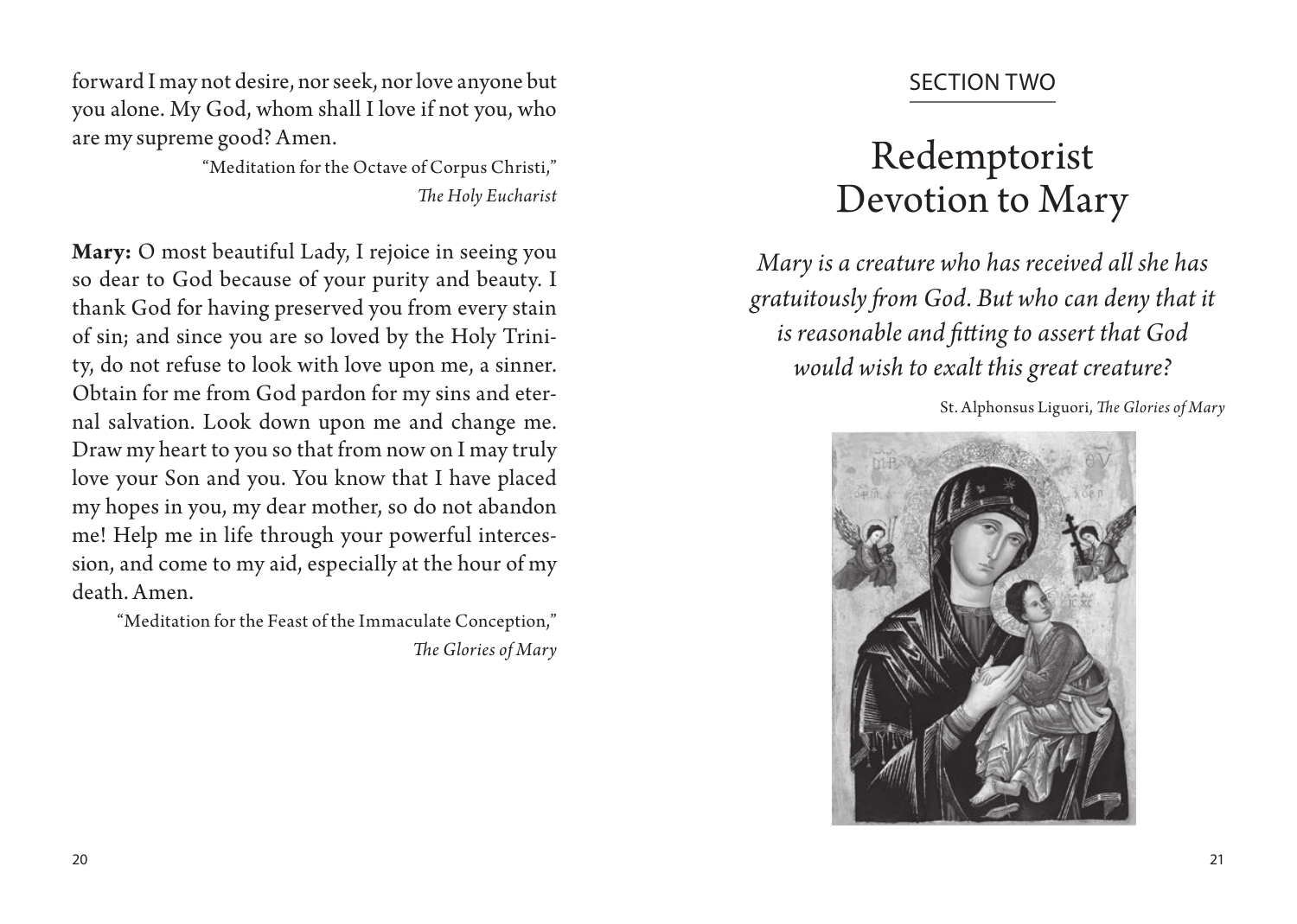# **The Icon of Our Mother of Perpetual Help**

The Icon of Our Mother of Perpetual Help is written in the Byzantine style of the Eastern Church. The purpose of this style is to convey a spiritual message.

A Byzantine painting is like a door; we want to open the door and go beyond it. The artist has portrayed the beauty and mystery of Mary and Jesus and their message in symbols.

The icon of Our Mother of Perpetual Help dates back to at least the fifteenth century, but no one knows exactly when it was painted or who the artist was. We do know that, in 1866, Pope Pius IX entrusted the image to the Redemptorists, not as a gift but as a mission. He told them, "Make her known throughout the world." The Redemptorists embraced this directive by distributing reproductions of her image and sharing stories of her powerful intercession in missions and homilies. Thousands of shrines and altars have been dedicated to her, and devotions and novenas in her honor are observed in churches everywhere.



#### **Mary's Gaze**

We come before this icon in order to be seen by Mary.

But she and her Son call us to more. We must gaze at the world through their eyes.

- When we look out on the world around us with tenderness, compassion, mercy, and love who do we see? … what do we see?
- Because we see with eyes of tenderness, compassion and mercy, how does our mission come into clearer focus?
- $\pm$  To share the gaze of Mary is to be called to transform the world—to be a minister of redemption.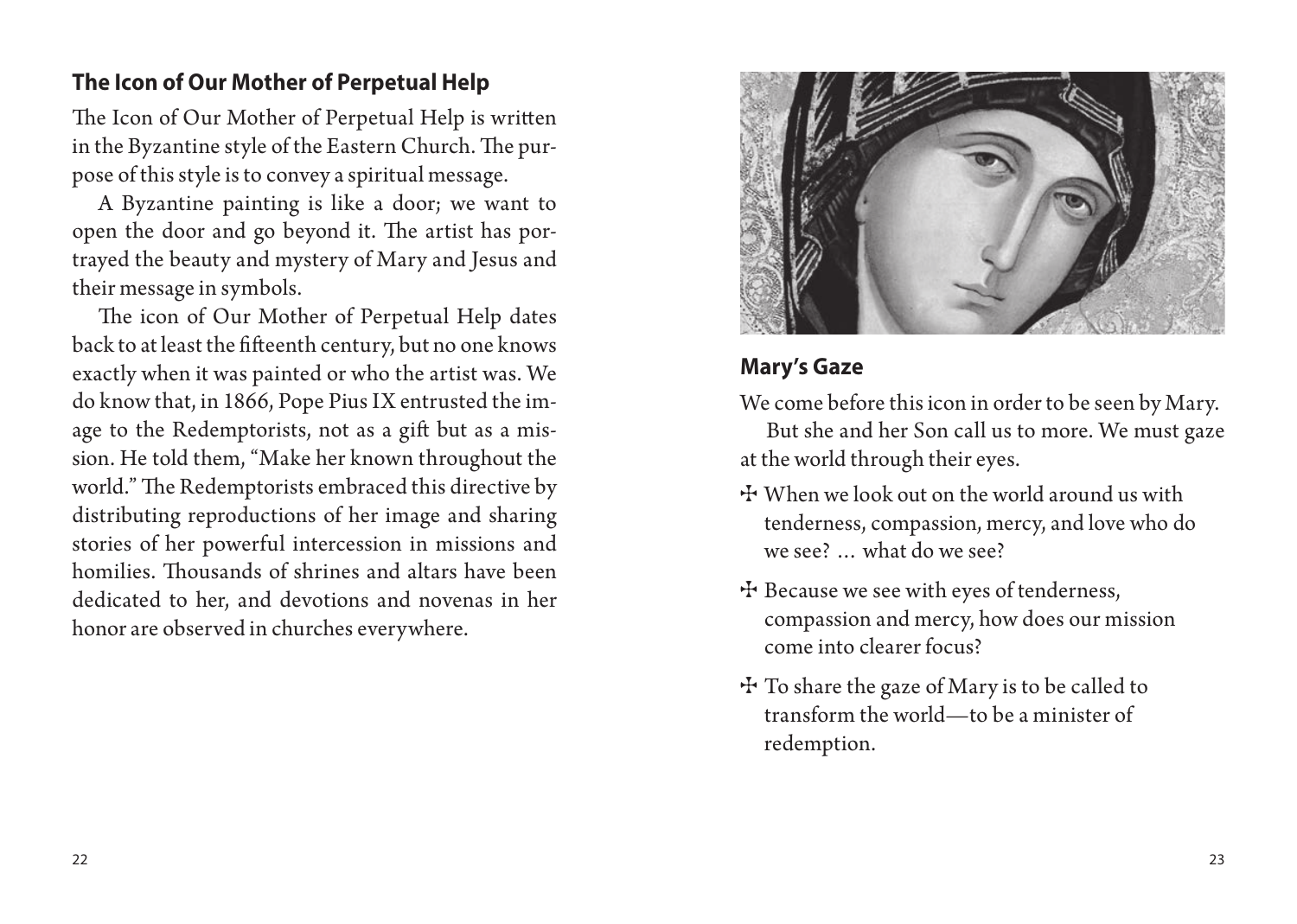

# **Cross, Spear, Nails, and Sponge**

The angels hold these symbols with veils, which symbolize resurrection, victory over death.

- In the world around you, where do you see signs of hope and resurrection where once death reigned?
- Through what action are you a minister of hope and resurrection?



# **Perpetual Help Today**

The mission of the Redemptorist Family with Our Mother of Perpetual Help is not only to make her known. Today we are called to do much more. Our mission today must be to accompany Mary in HER mission as a missionary disciple of Jesus the Redeemer!

With Mary, Our Mother of Perpetual Help, our mission is to:

- **ACCOMPANY** the abandoned and the poor with compassion, tenderness, and maternal love
- **GATHER** God's people as pilgrims, especially the poor and the suffering
- **STRUGGLE** for justice with the revolutionary power of love and tenderness
- **PRAY** in the midst of God's people.

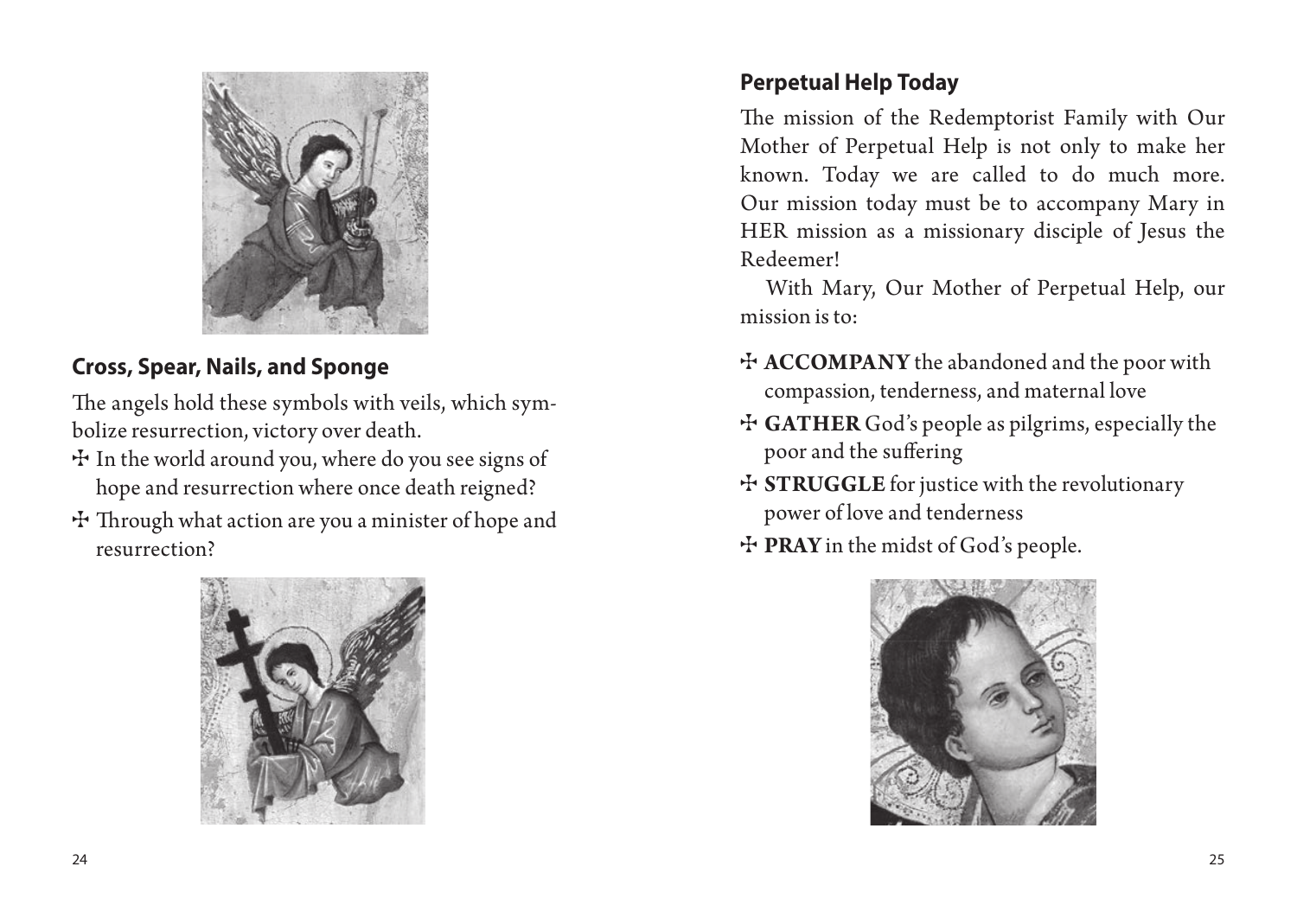# **Prayer to Our Lady of Perpetual Help**

*O Virgin of Perpetual Help, great sign of our hope, Holy Mother of the Redeemer, we invoke your name. Help your people who desire to be renewed.*

*Give us joy as we walk towards the future in conscious and active solidarity with the poorest of our brothers and sisters, announcing to them in a new and courageous way, the Gospel of Your Son, the beginning and the end of all human relationships that aspire to live a true, just, and lasting peace.*

*Like the Child Jesus, Whom we admire in this venerable icon, so we also want to hold your right hand. You have both the power and the goodness to help us in every need and circumstance of life. This moment is yours.*

*Come then, help us; be for us our refuge and our hope. Amen.*

> Pope St. John Paul II June, 1991

#### *Byzantine Marian Antiphons*

It is truly right to bless you, O God-bearing One, as the ever-blessed and immaculate Mother of our God. More honorable than the cherubim and by far more glorious than the seraphim, ever a virgin, you gave birth to God the Word. O true Mother of God, we magnify you*.*

#### $+$

The angel cried out to the One full of grace: "O chaste Virgin, rejoice! And again I say, rejoice! Your Son has risen from the tomb on the third day and raised the dead." Let all people rejoice! Shine, shine, O New Jerusalem, for the glory of the Lord has risen upon you! Exult now and be glad, O Sion! And you, O chaste Mother of God, take delight in the resurrection of your Son.

#### $+$

Rejoice, Virgin Mary, full of grace! O Theotokos, the Lord is with you! Blessed are you among women, and blessed is the fruit of your womb, for you have given birth to the Savior of our souls. Amen*.*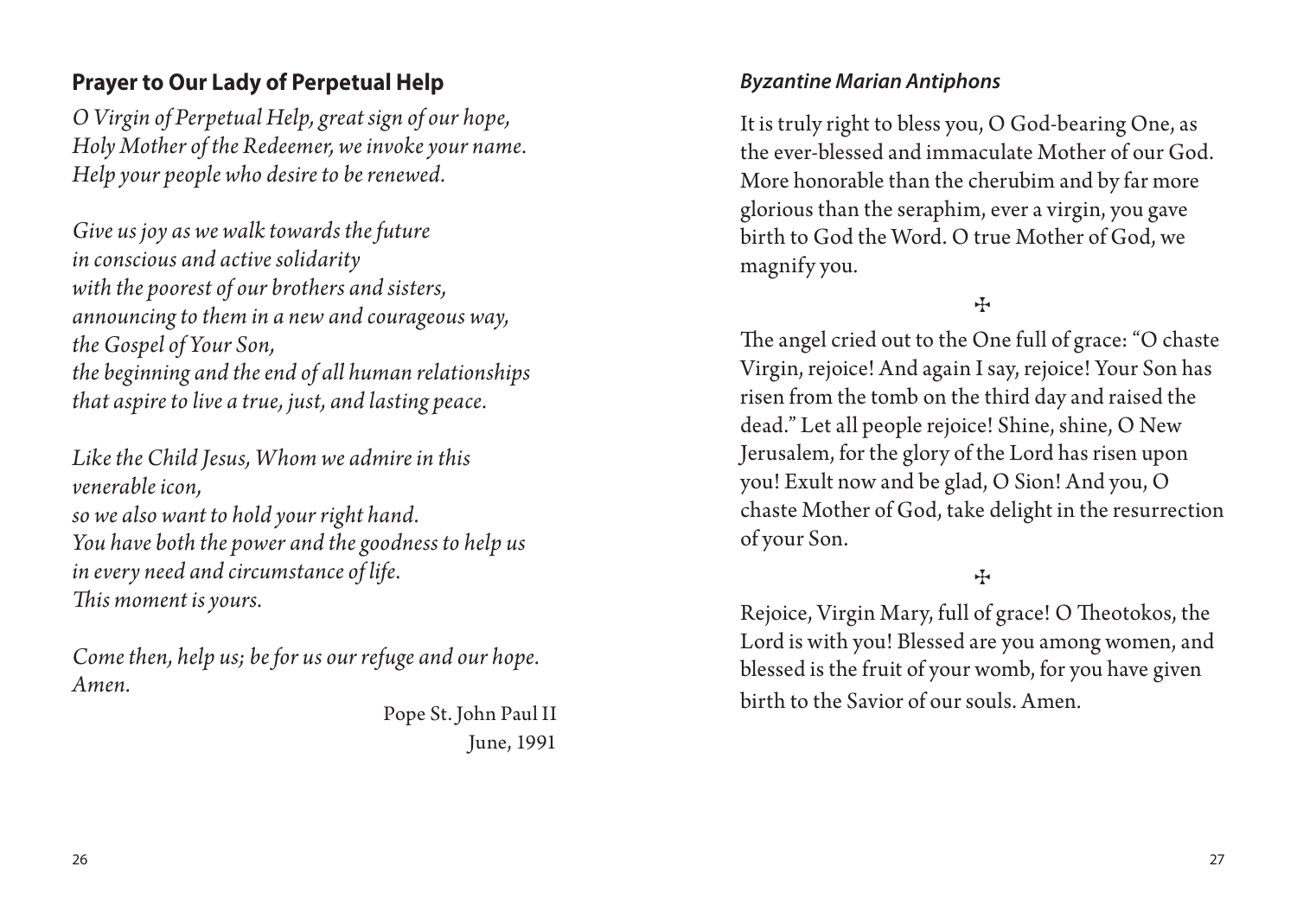# SECTION THREE

# Redemptorist Saints

*All sanctity consists in the love of God, and the love of God consists in doing God's will.*

> St. Alphonsus Liguori, *Conformity to the Will of God*



# **St. Alphonsus Liguori**

*Bishop, doctor of the Church, Founder of the Congregation of the Most Holy Redeemer*

#### *August 1*

Alphonsus Liguori was born in Naples, Italy, on September 27, 1696, and spent his



entire life in the kingdom of Naples. The firstborn of an aristocratic family, he completed his literary and scientific studies at home and achieved his doctorate in civil and Church law at the age of sixteen.

After losing an important court case in 1723, he left the practice of law. Alphonsus was ordained a priest on December 21, 1726. He embarked upon an intense apostolate in the poor sectors of Naples, giving himself especially to the catechesis and moral formation of the most simple people. As a member of the Apostolic Missions, he also dedicated himself to the preaching of missions in the surrounding areas of the Kingdom of Naples.

When his health was seriously endangered by his apostolic labors, he went for a rest to Santa Maria Dei Monti, in the hills above Amalfi. There he came in contact with poor peasants and shepherds who were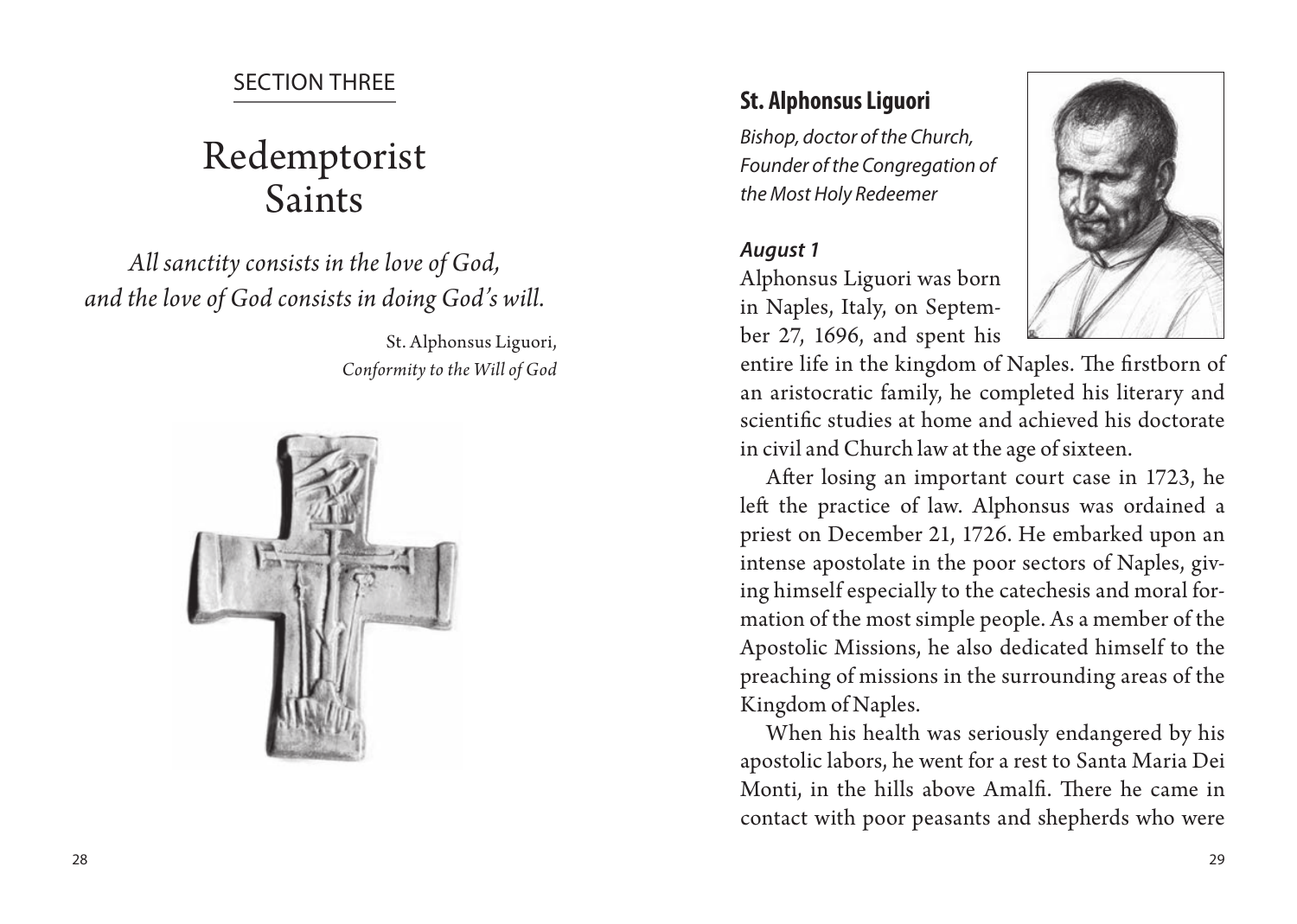deprived of spiritual care. This experience awakened the desire in the heart of Alphonsus to found an institute for the evangelization of the poor. The Congregation of the Most Holy Redeemer was born at Scala on November 9, 1732. Preaching and prayer formed the heart of the missionary activity of Alphonsus. Where he could not reach people with the spoken word, he sought to do so with his writings. His 111 works have gone through many editions.

In 1762, Alphonsus was named bishop of Santa Agata dei Goti, where he worked especially for the formation of the clergy. Thirteen years later, he retired as bishop and returned to Pagani, where he died on August 1, 1787, at the age of ninety-one. Alphonsus was canonized by Gregory XVI on May 26, 1839. On March 23, 1871, Pius IX declared him a doctor of the Church, and on April 26, 1950, Pius XII declared him patron of confessors and moral theologians. Alphonsus is also known as the patron of arthritics, because he suffered from this condition.

*The tomb of St. Alphonsus is at the basilica in Pagani, Italy.*

#### *Prayer of St. Alphonsus to the Holy Spirit*

**Leader:** You made Mary full of grace and inflamed the hearts of the apostles with a holy zeal. **All:** Inflame our hearts with your love. **Leader:** You are the spirit of goodness. **All:** Give us the courage to confront evil. **Leader:** You are fire. **All:** Set us ablaze with your love. **Leader:** You are light. **All:** Enlighten our minds, that we may see what is truly important. **Leader:** You are the dove. **All:** Give us gentleness. **Leader:** You are a soothing breeze. **All:** Bring calm to the storms that rage within us. **Leader:** You are the tongue. **All:** May our lips ever sing God's praises. **Leader:** You are the cloud. **All:** Shelter us under the shadow of your protection. **Leader:** O Holy Spirit, melt the frozen, warm the chilled, and enkindle in us an earnest desire to please you. We ask this through Christ our Lord. Amen.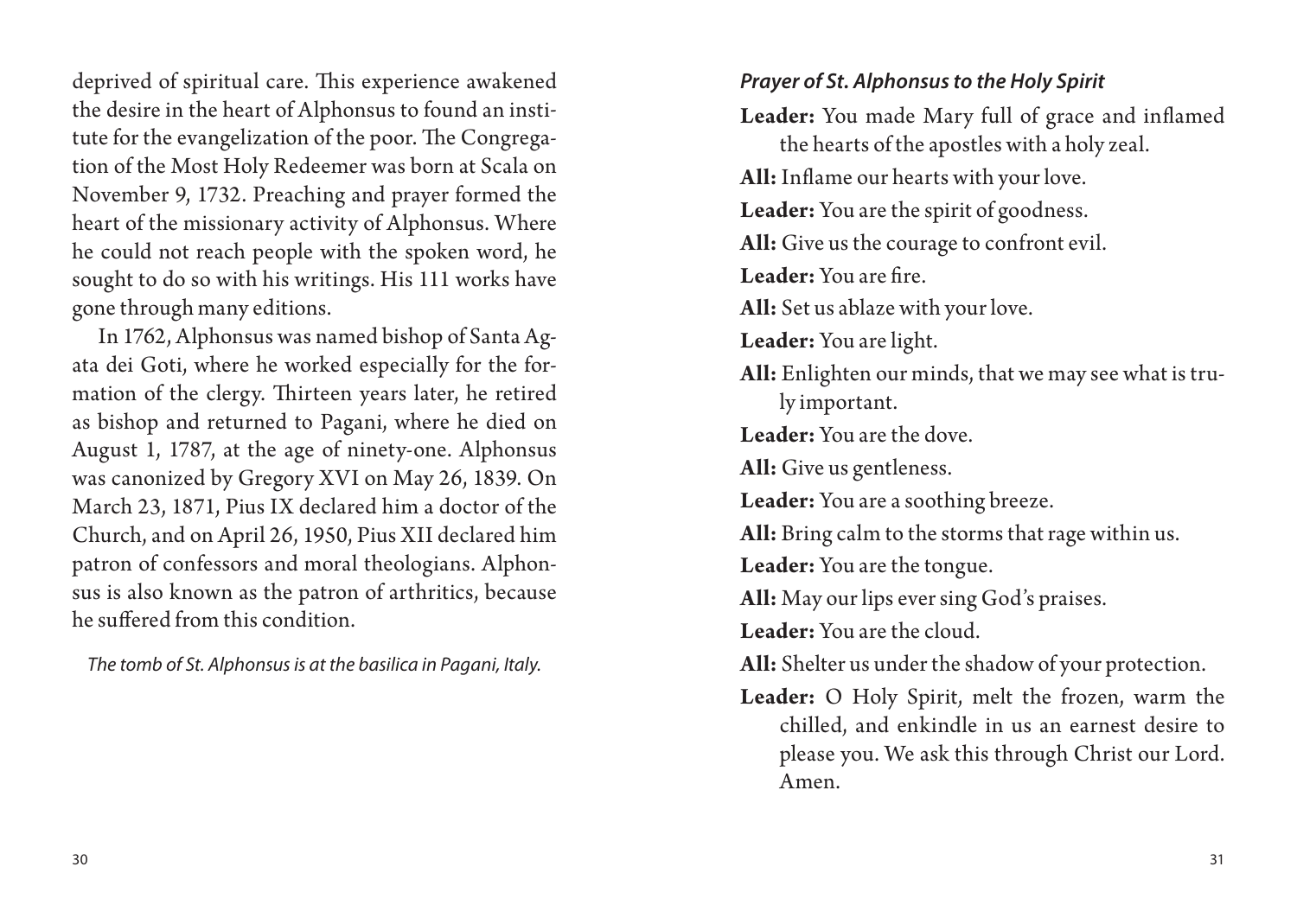# **St. Clement Hofbauer**

*Priest, patron of Poland, co-patron of Vienna*

#### *March 15*

Clement Mary Hofbauer was born in Tasswitz, Moravia (now the Czech Republic) on December 26, 1751. In his



early youth, after the death of his father, he worked as an apprentice baker. Having become a servant in the Norbertine Abbey at Klosterbruck, he was able to follow the call to the priesthood by completing first his secondary schooling and then his catechetical, philosophical, and theological studies in Vienna, Austria. During this time he made yearly pilgrimages to Rome, where he encountered the Redemptorists.

On October 24, 1784, with his friend Thaddeus Hübl, Clement entered the Redemptorist Congregation. Both professed religious vows on March 19, 1785, and were ordained priests on March 29. As vicar general of the Congregation north of the Alps, Clement founded the first house of the Redemptorists in Warsaw, Poland. Other houses were established in Poland, Prussia, Germany, Switzerland, and Romania. He lived in Warsaw from 1787 to 1808, and with the

collaboration of laypeople of various nationalities, he developed a very fruitful apostolate, promoting good works and strengthening the piety of the faithful.

With the takeover of Poland by Napoleon, the Redemptorists were suppressed and Hofbauer—forced to leave Warsaw—made his way to Vienna. In 1813 he was appointed rector of the Church of the Ursulines. Through the charisms of spiritual direction, preaching, confession, and works of charity, he converted and helped people of every social class. Hofbauer's activity influenced the Congress of Vienna and the culture of the time, especially the romantic movement.

Clement died at Vienna on March 15, 1820. He was canonized by St. Pius X on May 20, 1909. He is co-patron of both Vienna and Warsaw.

*The shrine of St. Clement Hofbauer is in the church Maria am Gestade in Vienna, Austria.*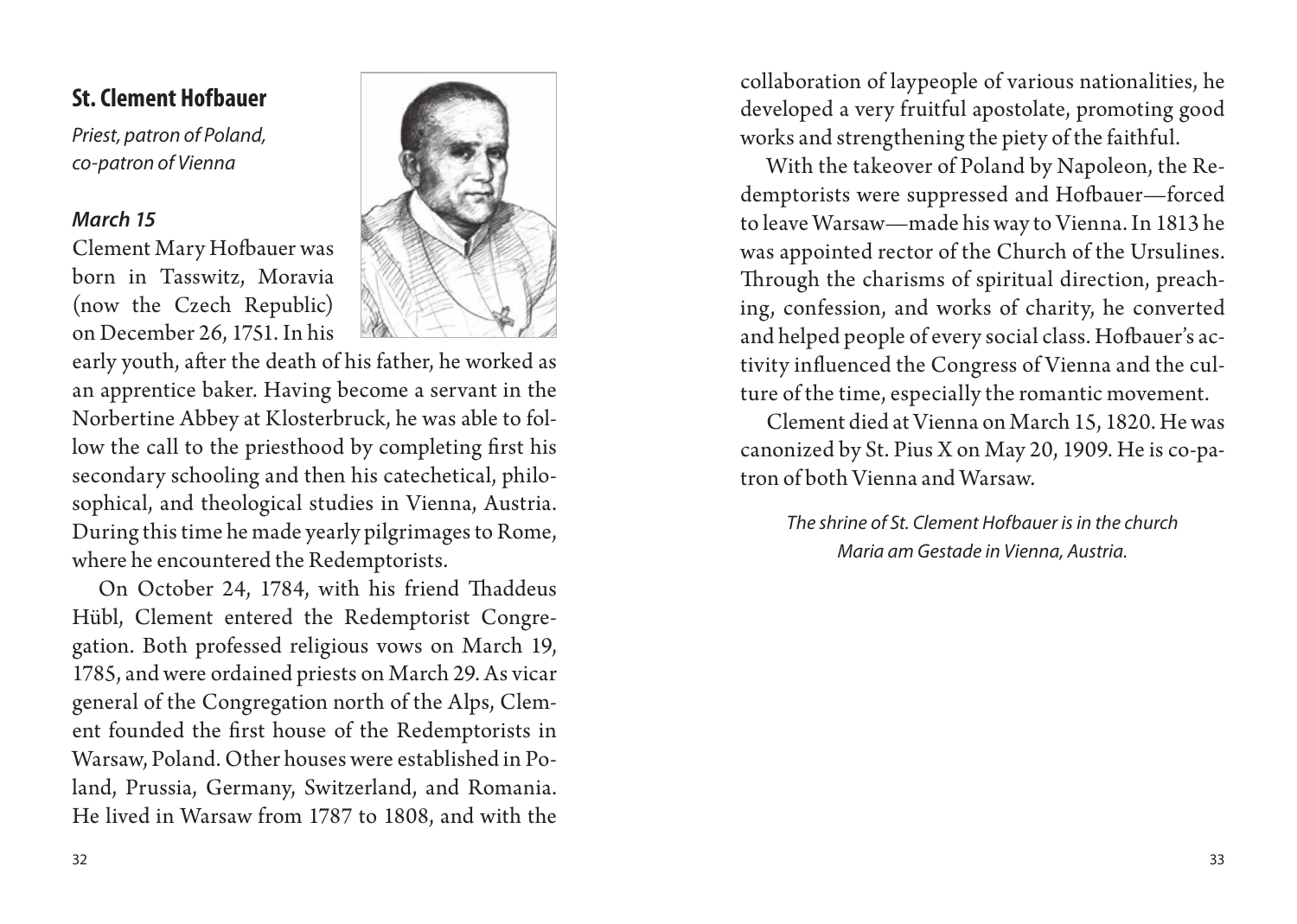#### *Prayer of St. Clement Hofbauer*

*It is enough to have courage. O, God you are the master. You guide all for the sake of your glory and for what is best for us,*

*and no one can resist you.*

*All our plans, however well they may be thought out, serve only to fulfill your will.*

中

*Courage, courage, God takes care of everything. We must hope against all hope, for what appears impossible to human beings, is possible for God.*

# **St. Gerard Majella**

*Religious, patron of mothers, especially during pregnancy*

#### *October 16*

Gerard Majella was born in Muro Lucano, Italy, on April 6, 1726, into a family of humble circumstances. From his



parents Gerard learned the love of prayer and sacrifice. When his father died, Gerard, being the only son, had to provide for his family by working as a tailor. At the age of fourteen he sought to enter the Capuchin friary but was rejected because of his poor health. After a short time as the domestic servant of the bishop of Lacedonia, he returned to tailoring but earned a minimal income.

In April 1749, after attending a Redemptorist mission in Muro, Gerard succeeded in getting himself accepted by the Congregation. Following a trial period and a year of novitiate in the house at Deliceto, he professed religious vows on July 16, 1752. Gerard was noted for his observance of the Redemptorist rule, and collecting money for the material needs of the community. His presence to people who were weighed down by poverty and illiteracy was a sign of hope to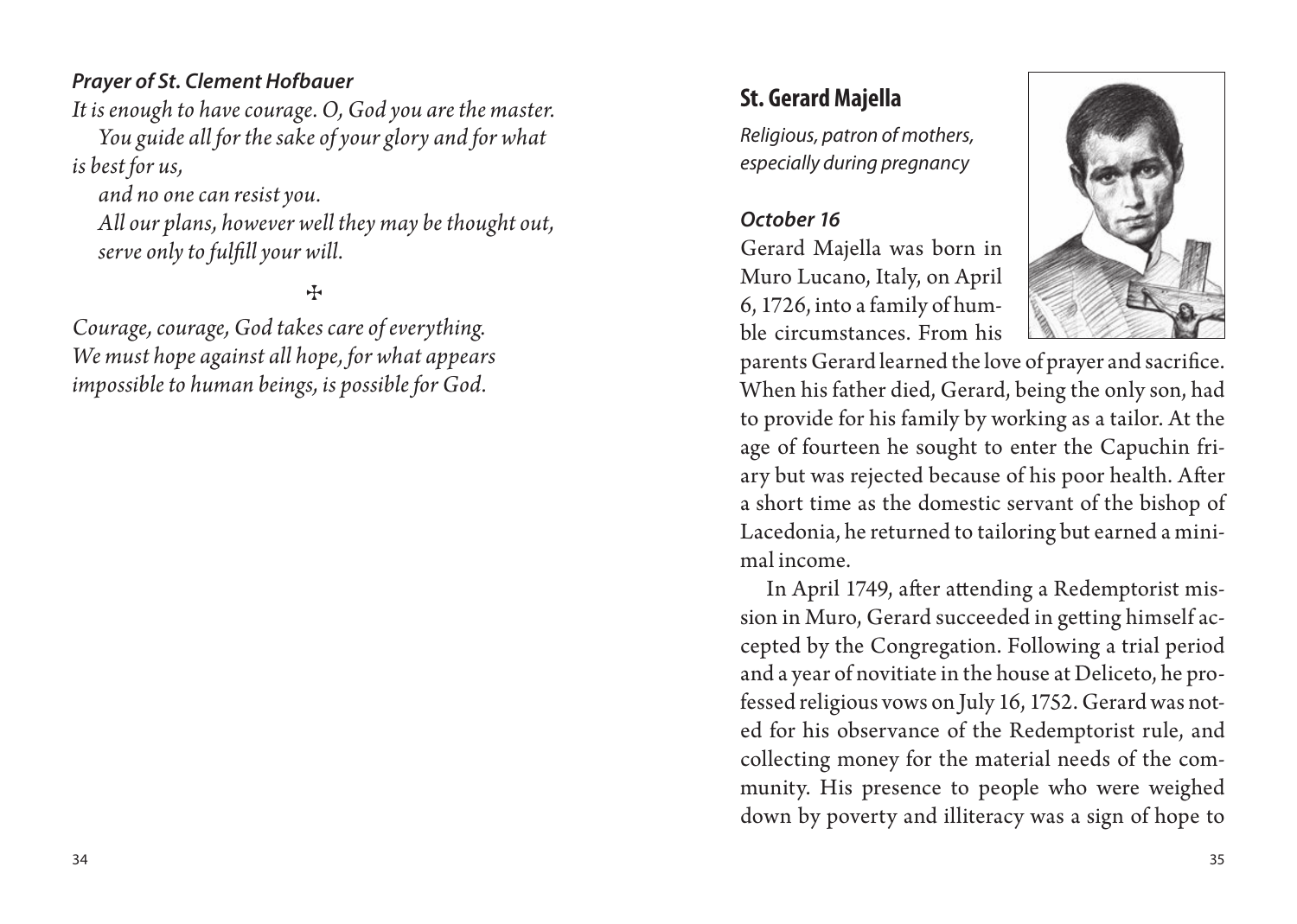them. Gerard had great empathy and testified to trust in the love and the compassion of God.

During his five years as a lay brother in the Congregation, Gerard was remarkable for his apostolic zeal, patience in sickness, love for the poor, deep humility in the face of false accusation, heroic obedience, spirit of penance, and constancy in prayer. He wrote numerous letters of spiritual direction. The Lord favored him with many spiritual gifts, including prophecy, the reading of people's hearts, and the gift of miracles. He died at Materdomini on October 16, 1755.

Gerard was beatified by Leo XIII on January 29, 1893, and canonized by St. Pius X on December 11, 1904. He is invoked as patron of mothers, especially in time of pregnancy. Couples hoping to conceive a child also seek St. Gerard's intercession.

> *The shrine of St. Gerard Majella is at the basilica in Materdomini, Italy.*

#### *Prayer of St. Gerard*

*It is true that sometimes we find ourselves confused and weak. But there is no confusion with God, there is no weakness with God's power, because it is certain that in our battles the divine majesty helps us with his powerful arm. And so we can be joyful and grow in strength [by accepting] God's will. And we bless his most holy works for all eternity.*

From a letter of St. Gerard, January 22, 1752

# *For Parenthood*

*Good St. Gerard, powerful intercessor and wonderworker, we call on you and seek your aid. You know that we have not been blessed with a child and how much we desire this gift. Please present our pleas to God, from whom all parenthood proceeds, and beseech the Creator of Life to bless us with a child whom we may raise as an heir of heaven. Amen.*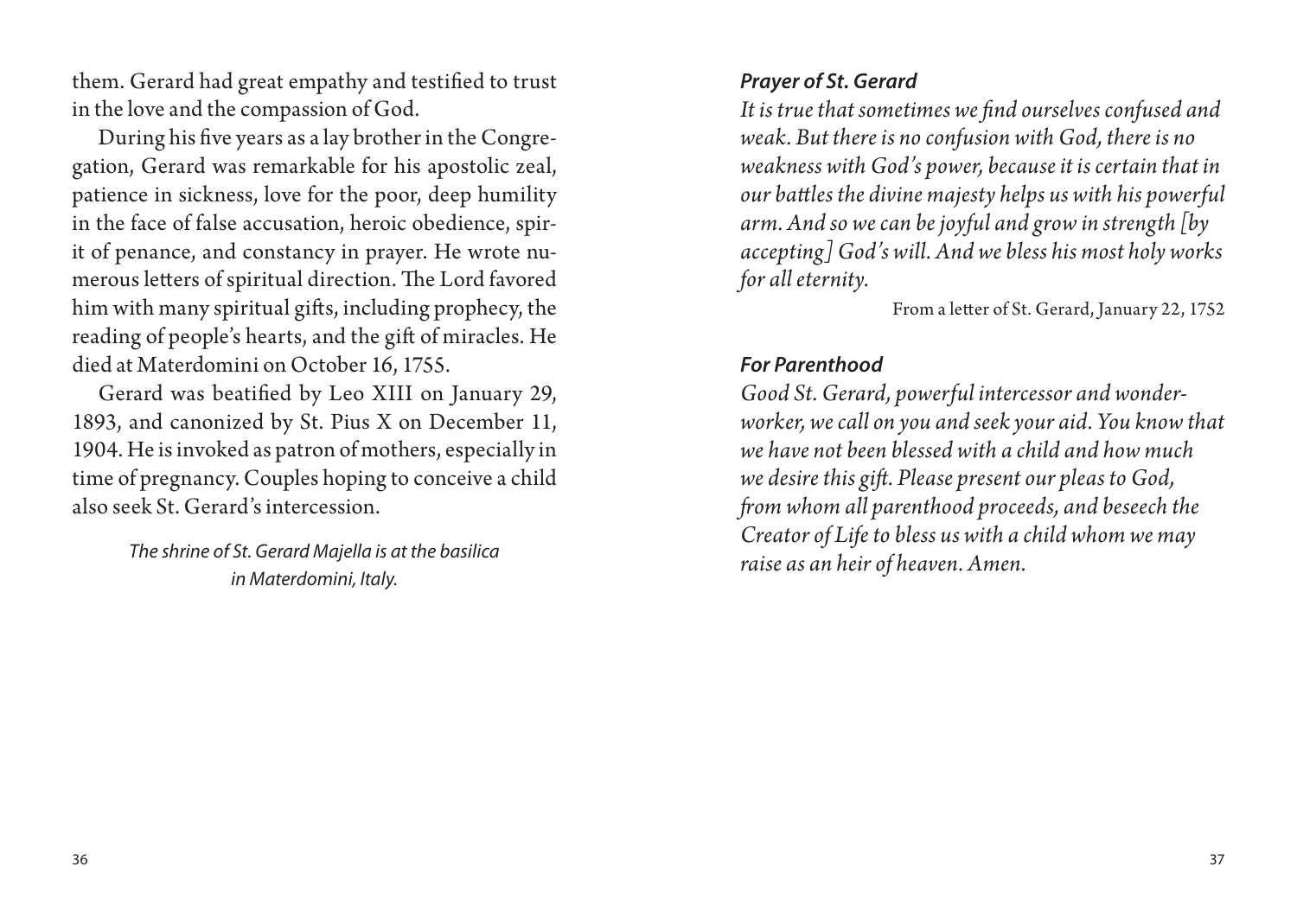## **St. John Neumann**

*Bishop*

#### *January 5*

John Neumann was born in Prachatitz in Bohemia (now the Czech Republic) on March 28, 1811. He studied theology in the seminary of Budweis. Zealous for the



missionary life and wanting to lead souls to Christ, he decided to leave his homeland to dedicate himself to the European immigrants in America.

Neumann was ordained a priest by the bishop of New York in June 1836 and gave himself to the pastoral care of people in the vast area around Niagara Falls. Wanting to live in a religious community that corresponded more to his missionary vocation, in January 1842 he entered the Congregation of the Most Holy Redeemer. A tireless missionary, Neumann busied himself in particular with the German immigrants, first in Baltimore, then in Pittsburgh. Having filled the role of Vice Provincial Superior of the Redemptorists from 1846 to 1849, he became the parish priest of St. Alphonsus Church in Baltimore. In 1852, at the age of forty-one, he was named bishop of Philadelphia.

John Neumann had a strong effect on the religious

life of the United States by founding Catholic schools and promoting devotion to the Eucharist. He founded a new religious institute: the Third Order of St. Francis, of Glen Riddle. The School Sisters of Notre Dame likewise regard Bishop Neumann as their secondary founder, their "Father in America." In just seven years he built eighty-nine churches, as well as several hospitals and orphanages. Neumann was untiring in visiting his vast diocese.

On January 5, 1860, at the age of forty-nine, he died suddenly of a heart attack on a street in Philadelphia. John Neumann was beatified during the Second Vatican Council on October 13, 1963, and was canonized on June 19, 1977. In the homily on the occasion of Neumann's canonization, Paul VI summarized the activity of the new saint in these words: "He was close to the sick, he loved to be with the poor, he was friend of sinners, and now he is the glory of all emigrants."

Saint John Neumann is invoked as a patron of sick children and of immigrants.

*The National Shrine of St. John Neumann is in Philadelphia, Pennsylvania (stjohnneumann.org).*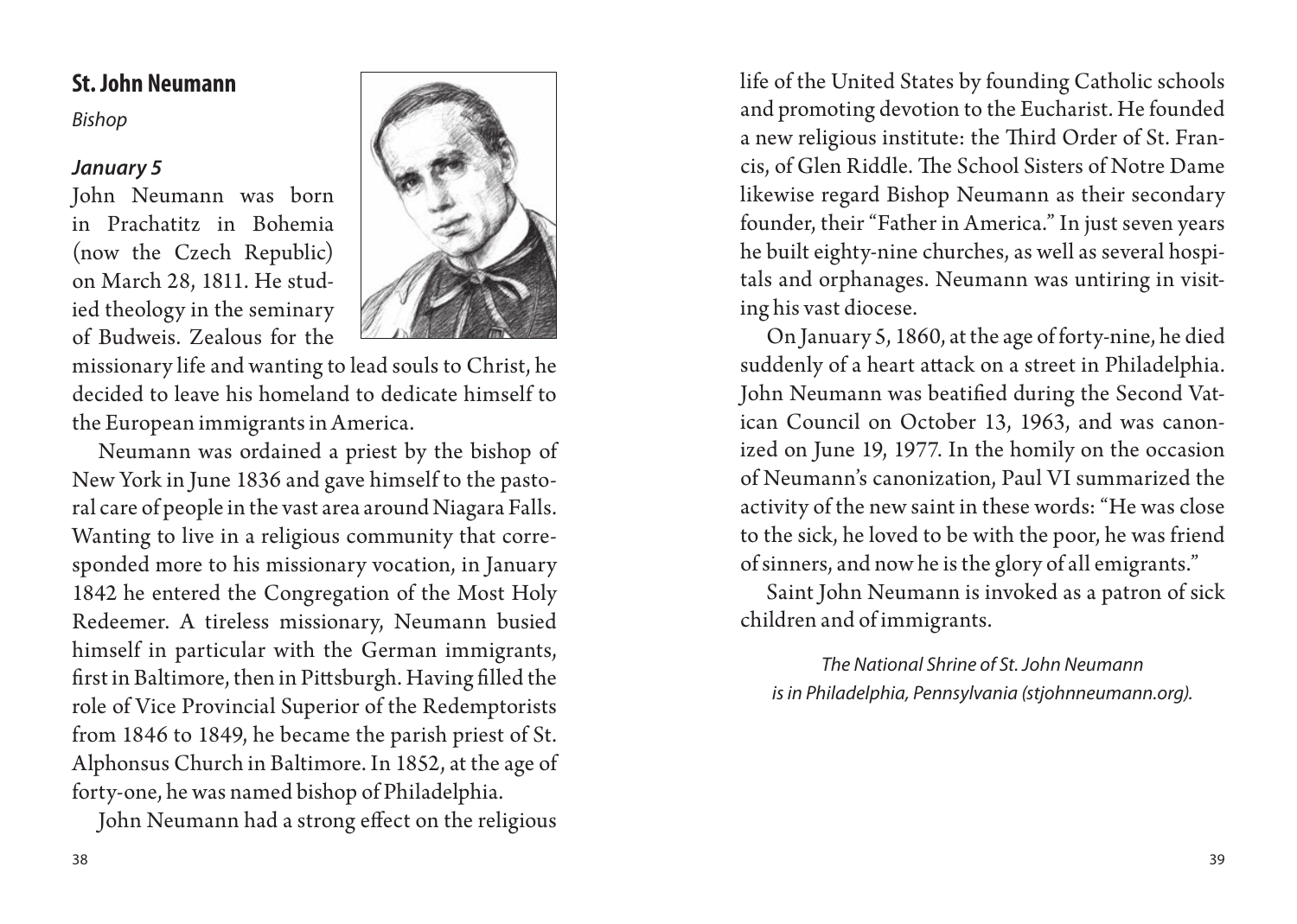#### *Prayer of St. John Neumann*

# *Deprive me of everything, my God,*

*but not of the desire to unite my will to your will in perfect resignation!*

*How much I love You, O my Jesus! I wish to love You with my whole heart; yet I do not love You enough. My lack of devotion and my negligence still haunt me. I have one desire, that of being near You in the Blessed Sacrament. You are the sweet bridegroom of my soul. My Jesus, my love, my all, gladly would I endure hunger, thirst, heat and cold to remain always with You in the Blessed Sacrament.*

*My Jesus, banish the demon of despair! My devotion has vanished, my tears are dried up, thoughts of my angel and of my patron no longer soothe my troubled soul! Even Thy remembrance, my Savior, and that of Thy Blessed Mother, grow dim before my mental gaze. O Jesus, do not forsake me! Help me! Help me! I am resolved not to omit a single one of my devotions!*

# **Blessed Peter Donders**

*Priest*

#### *January 14*

Peter Donders was born in Tilburg, Holland, on October 27, 1809. As a boy he felt called to the priesthood. His family was poor, and his



schooling was cut short so that he could learn weaving, which was his father's trade. At the age of twenty-two, he entered St. Michael-Gestel Seminary. Ordained a priest on June 5, 1841, Donders set out for Paramaribo, Surinam, a Dutch colony.

For fourteen years, he ministered to the city's 2,000 Catholics, and he regularly visited the plantation slaves, the military garrisons, and the indigenous people along the rivers. In 1856, he volunteered to minister to people with leprosy at Batavia, where he remained, with the exception of a few short intervals, for the rest of his life. In 1866, he joined the Redemptorists, professing his vows on June 24, 1867. These vows gave him a more vivid sense of the apostolic missionary community, and he left Batavia more often to minister to other pastoral needs. Donders died among his lepers on January 14, 1887, mourned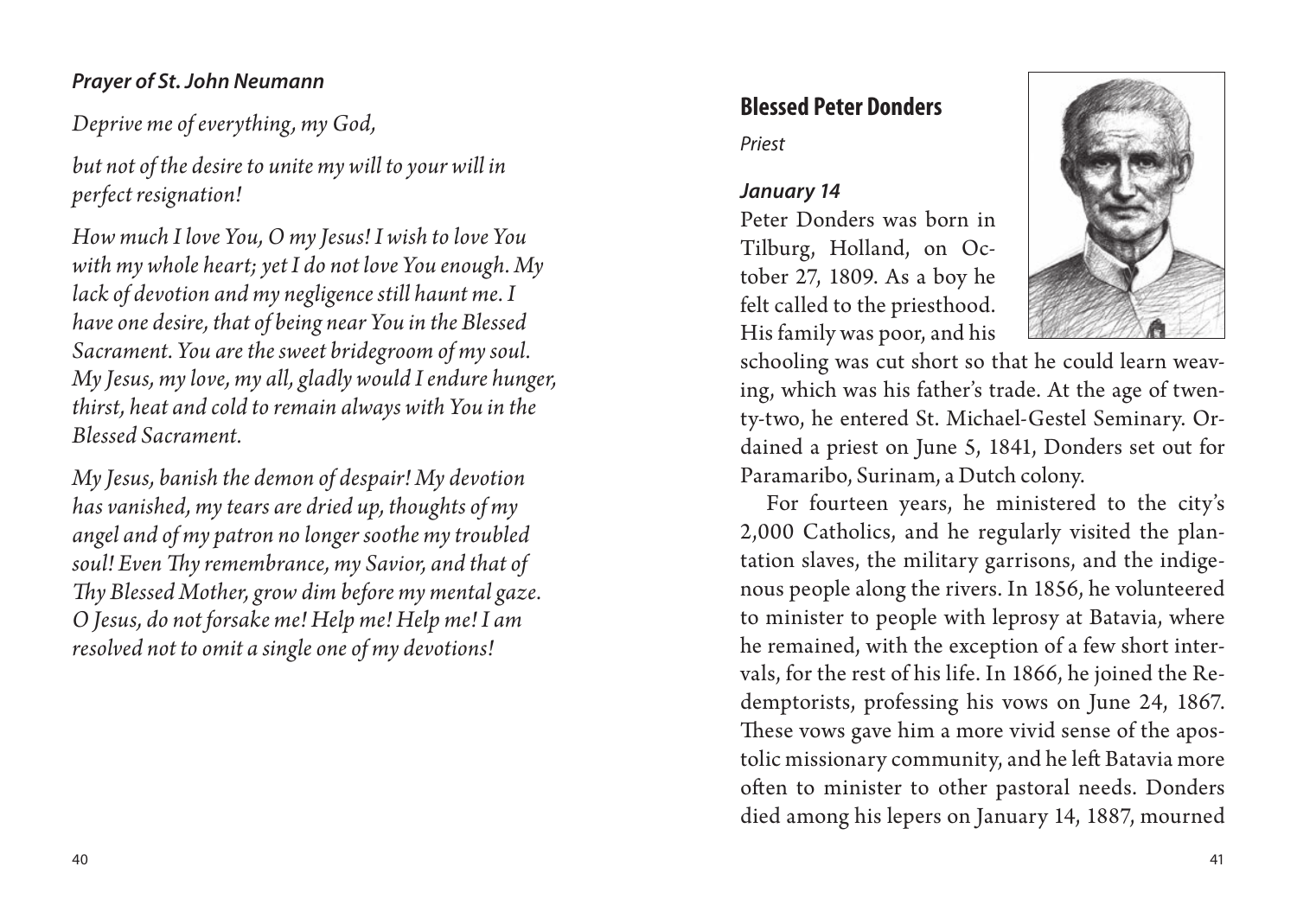as their benefactor and invoked as a saint. Saint John Paul II beatified Peter Donders on May 23, 1982.

*Blessed Peter Donders is buried in Batavia, Surinam.*

#### *Prayer in Honor of Blessed Peter Donders*

*Dear and compassionate God we give You thanks for Peter Donders who dedicated his life to You and was of service to all those who were sick or otherwise discriminated or abandoned. You gave this humble missionary priest an open heart for all people regardless of race, color or descent. Thus he followed in the footsteps of Jesus Christ, who performed miracles of goodness amongst us. He, Your Son, said that whosoever believes in Him, will perform even greater miracles . Give that today also, people may experience miracles of goodness and salvation through the intercession of Blessed Peter Donders.*

#### **Blessed Kaspar Stanggassinger**

*Priest*

#### *September 26*

Kaspar Stanggassinger was born in Berchtesgaden, Germany, on January 12, 1871. In 1890 he entered the diocesan seminary, where he realized



the Lord was calling him to live as a religious. After a visit by some Redemptorists, he was inspired to follow their missionary vocation. He was ordained a Redemptorist priest in 1895 and appointed to the work of forming future Redemptorists. Conscious of his own struggles with academics, as a student and later as a seminary professor he gathered groups of young people around himself and engaged them in mission. Deeply devoted to Jesus present in the Eucharist, Kaspar invited all to turn to the Blessed Sacrament in times of need and anxiety. Shortly after being named director of a new Redemptorist seminary in Gars, Bavaria, he died suddenly of peritonitis on September 26, 1899, at the age of twenty-eight. Kaspar was beatified by St. John Paul II on April 24, 1988.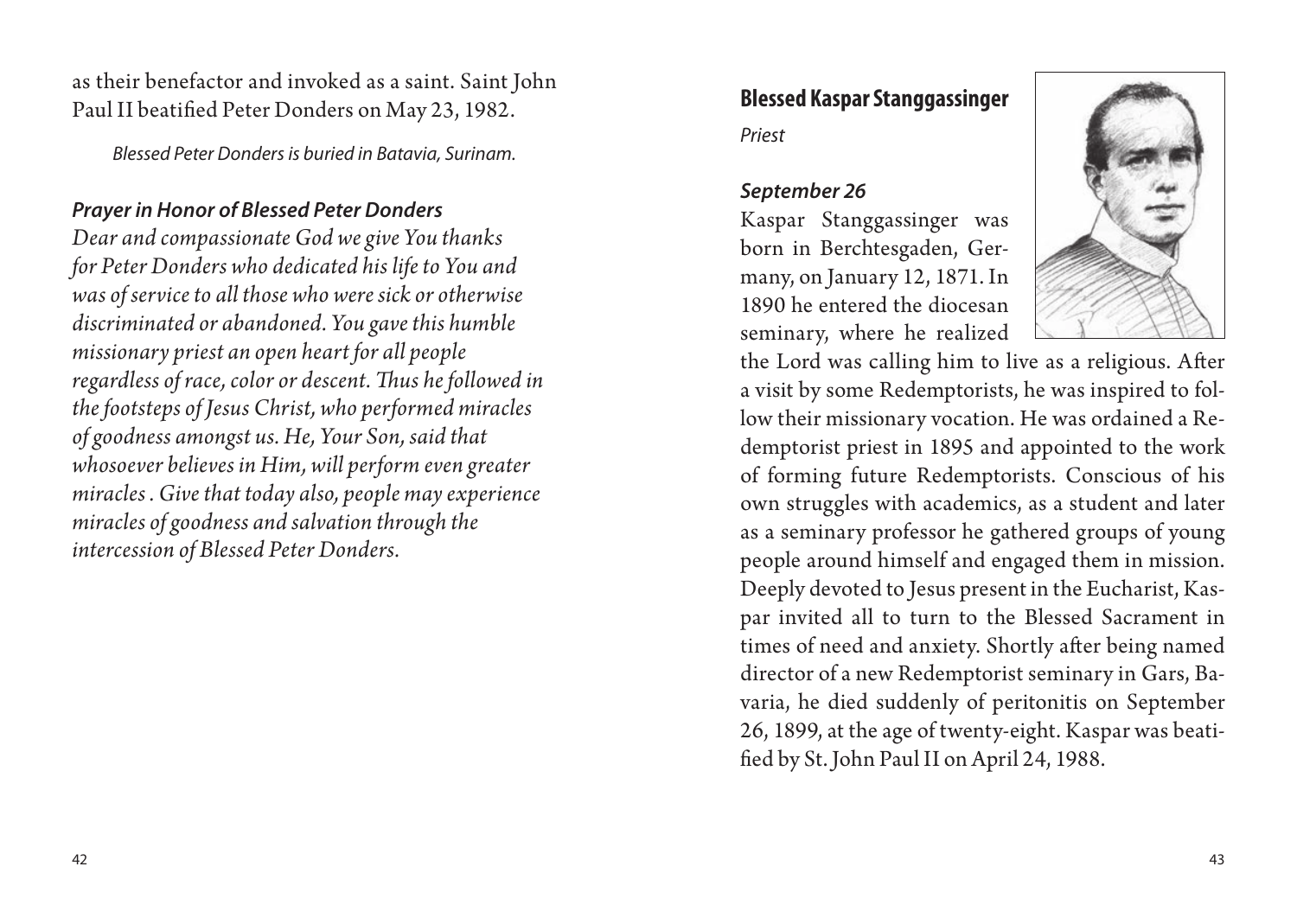*The shrine of Blessed Kaspar Stanggassinger is in the Redemptorist church in Gars, Germany.*

## *Prayer of Blessed Kaspar Stanggassinger*

*Spirit of holiness, come into my heart. Give me true holiness, always to want and to recognize the good and the true, and to hate and despise what is evil and false. I am poor without you. But if you come into my heart with your grace, then I am not poor, I am infinitely wealthy. Only through grace do we arrive in heaven. Only through grace can we grow better, Only through grace do we remain good. If God's Spirit is with you, all is easy, all turns out well. Holy Spirit, you are the light of bliss and brilliance which reaches to us from eternity. Without your grace I am nothing. Give me your grace, and I will collaborate with you When I am in your grace I renounce everything else. But when I proceed on my own, directing myself and my affairs, then I shall fall, because without your grace I can do nothing.*

# **Blessed Gennaro Sarnelli**

*Priest*

#### *June 30*

Gennaro Sarnelli was born in Naples, Italy, on September 12, 1702. Son of the baron of Ciorani, he had a solid cultural and spiritual forma-



tion. He earned a doctorate in civil and canon law at the age of twenty. Caring for the sick in the Hospital for the Incurables, Sarnelli felt the call to the priesthood. During this time he also came to know Alphonsus Liguori, who was his first biographer. Ordained a priest in 1732, Gennaro dedicated himself especially to the catechesis of young people, with a particular concern for young women at risk of becoming prostitutes. In June of the following year, Sarnelli went to Scala and entered the Congregation of the Most Holy Redeemer on November 9, 1736. He dedicated himself to the preaching of the word of God to those who were most destitute of spiritual help. For reasons of health, he returned to Naples in 1736, where he resumed his pastoral and charitable activities.

In 1741, he organized and took part in the great mission among the spiritually abandoned areas in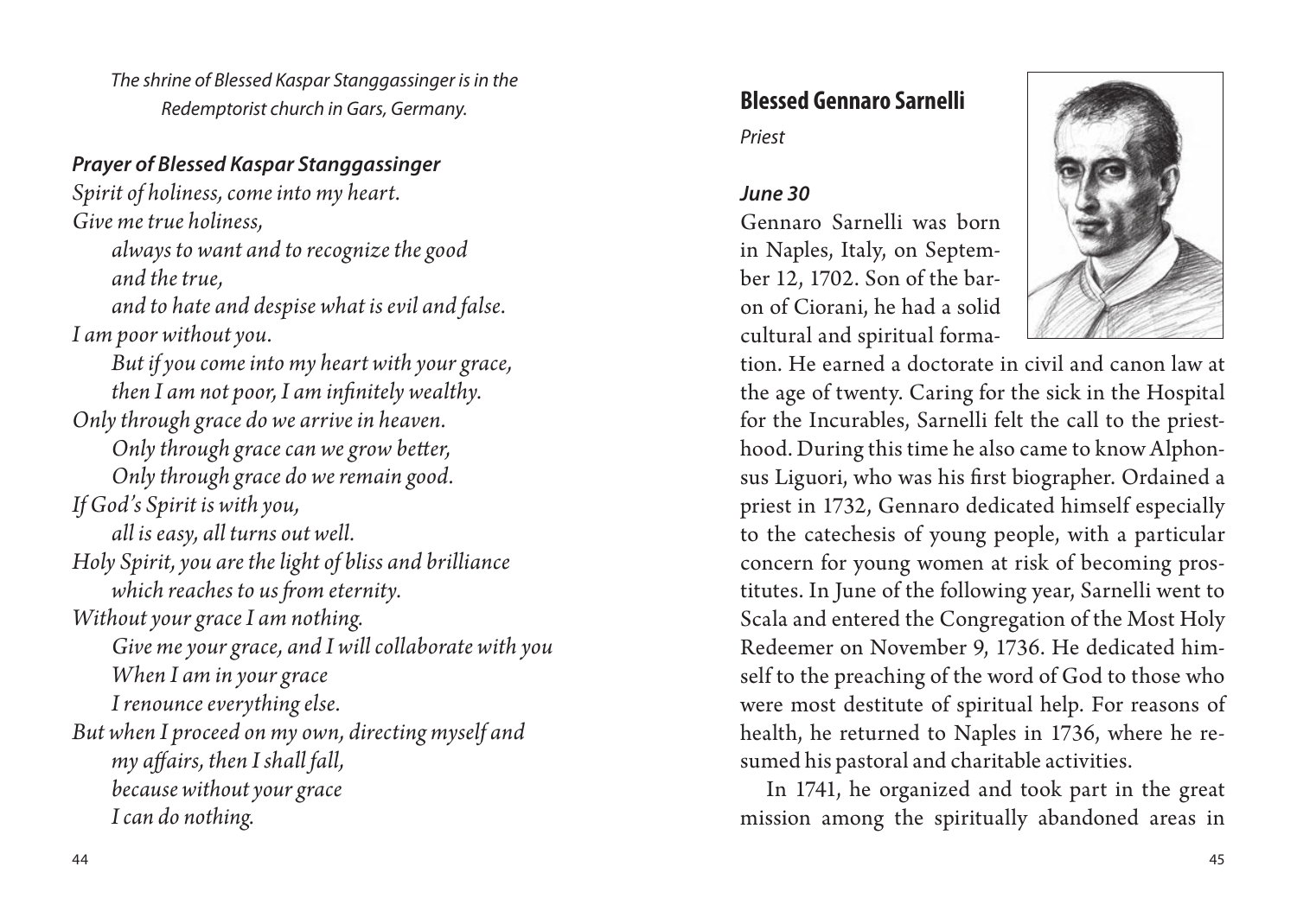the outskirts of Naples. Sarnelli published more than thirty books on a wide range of subjects. He died in Naples on June 30, 1744, at the age of forty-two. Saint John Paul II beatified him on May 12, 1996.

> *Blessed Gennaro Sarnelli lies at rest in Ciorani, Italy, in the first Redemptorist church.*

#### *Prayer in Honor of Blessed Gennaro Sarnelli*

*Holy Redeemer, we place ourselves in your presence confident that you are a loving and merciful God. You walk with us by day and by night as we strive to proclaim your gospel with compassion to people who are poor and abandoned. As we reach out to those most in need, we look to Blessed Gennaro Sarnelli as a model and help. His ardent desire was to bring people on the fringes of society and Church to a deeper knowledge and love of you. We pray that his zeal will inspire and motivate us to share your redemption with those who are marginalized. Amen.*

# **Blessed Francis Xavier Seelos**

*Priest*

#### *October 5*

Francis Xavier Seelos was born in Füssen, Bavaria, on January 11, 1819. He studied philosophy at the University of Munich and began theology as a seminarian for the



diocese. Visiting the Redemptorists in AltÖtting, he heard of their missionary work in North America and decided to join them. With their approval, in 1843 he set sail for the United States, where he made his novitiate. In 1844, Seelos professed vows as a Redemptorist and was ordained a priest in Baltimore. His first assignment was to St. Philomena Parish in Pittsburgh. He served there for six years as assistant pastor with John Neumann, followed by three years as superior of the community. During this time he was also the novice master. In 1854, he was transferred to Maryland first to Baltimore, then to Cumberland in 1857, and to Annapolis in 1862, all the while engaged in parish ministry and serving in the formation of future Redemptorists as prefect of students.

Replaced as prefect in 1863, he preached missions in German and English throughout the northeast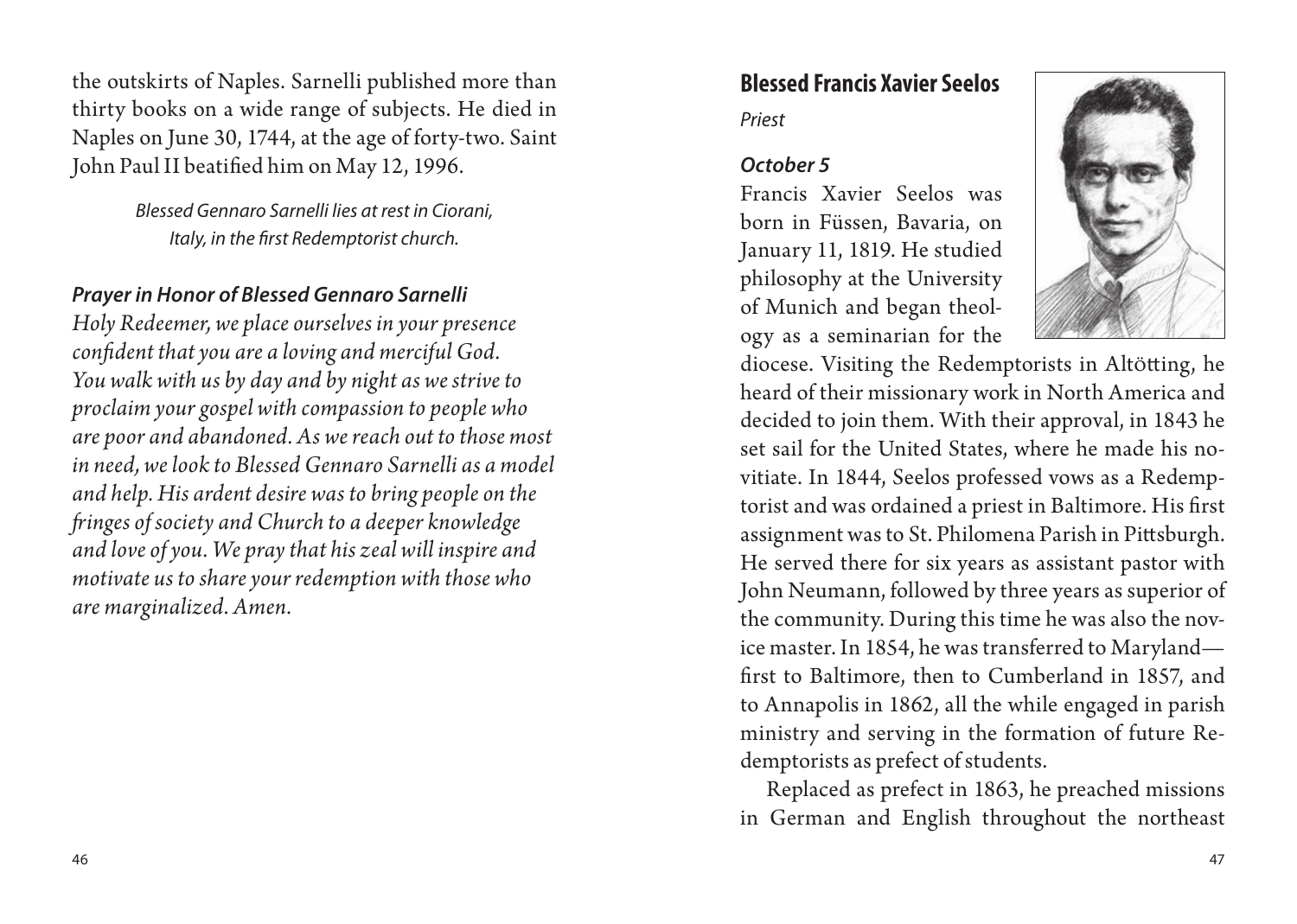and midwest United States. Seelos was always an active and highly successful missionary, particularly devoted to the ministries of reconciliation and spiritual direction. In 1866, after a year in Detroit, he was made pastor of St. Mary's Assumption Parish in New Orleans, where he devoted himself to the poor, sick, and neglected. While caring for victims of yellow fever, he contracted the disease and died on October 4, 1867. Francis Seelos was beatified by St. John Paul II in 2000.

*The national shrine of Blessed Francis Seelos is in the Church of St. Mary's Assumption, New Orleans (Seelos.org).*

#### *Wisdom of Blessed Francis Xavier Seelos*

*No one was ever lost because his sin was too great, but because his trust was too small.*

# **Blessed Nicholas Charnetsky and Companions**

*Martyrs*

*June 27/28*

#### **Blessed Nicholas Charnetsky**

Nicholas Charnetsky was born in Semakivci in Halychyna, Western Ukraine, in 1884. He did his theological studies in Rome and was ordained as a

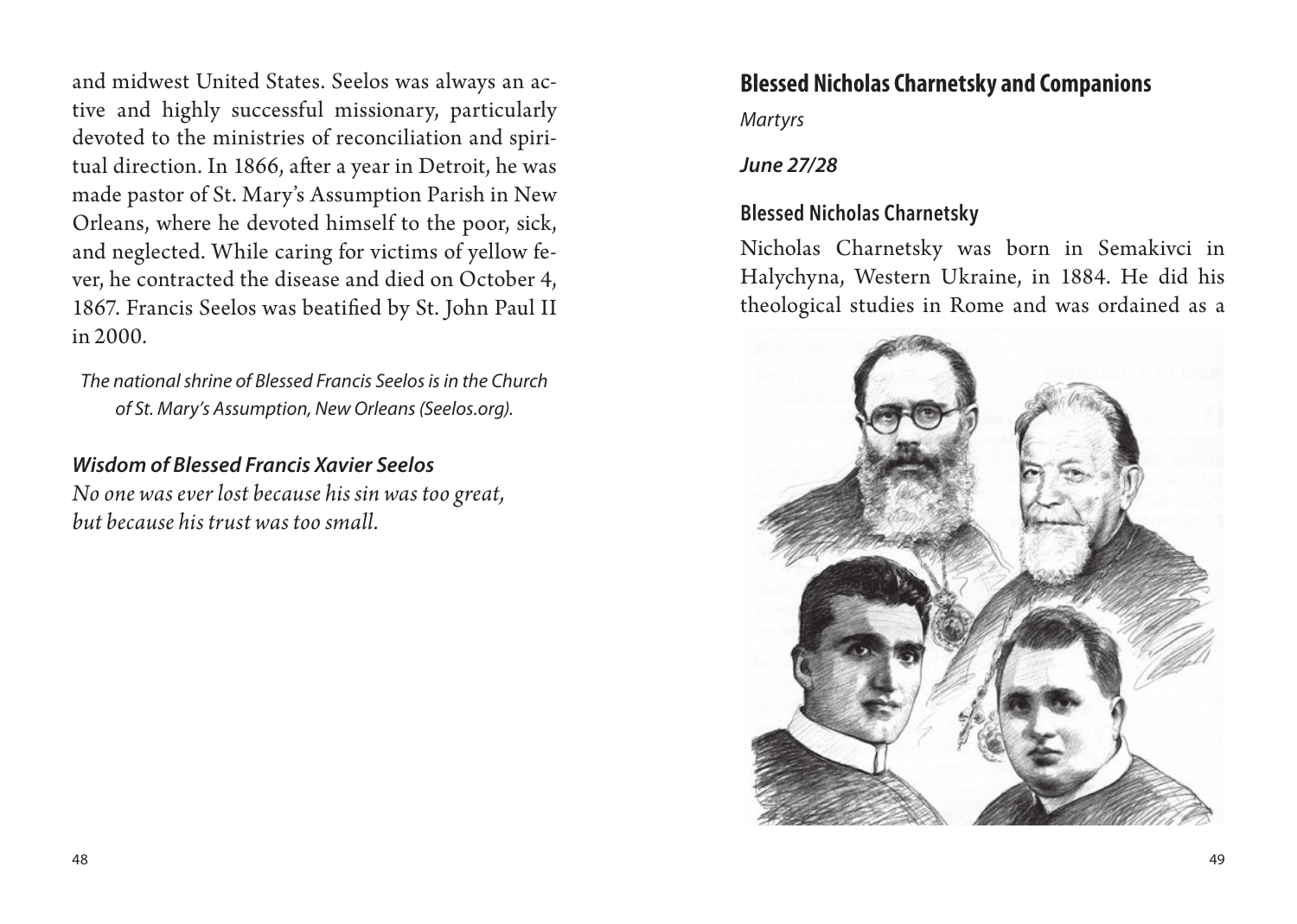diocesan priest in 1909. After obtaining his doctorate in theology, he was spiritual director and professor of theology at the seminary in Stanislaviv. He entered the Redemptorist novitiate in Zboisk in 1919 and professed his vows in 1920. During his early years he was assigned to teach in the minor seminary and then to preach popular missions. Charnetsky was ordained a bishop in 1931 and appointed the Apostolic Visitor to the Ukrainian Catholics in Volyn. From 1931 to 1939 he ministered to the people of Volyn, Polisia, Pidliasia, and Belorussia. During World War II he was engaged in pastoral ministry and taught at the theological academy. From 1945 to 1956, he was held captive in about thirty Soviet labor camps and prisons. Following his release he returned to Lviv, where he acted as bishop of the suppressed Ukrainian Greek Catholic Church. His prolonged imprisonment shattered his health, and he died in 1959.

> *The shrine of Blessed Nicholas Charnetsky is in St. Josaphat's Church in Lviv, Ukraine.*

# **Blessed Vasyl Velychkovsky**

Vasyl Velychkovsky was born in Stanislaviv, Western Ukraine, in 1903. He studied at the seminary in Lviv and was ordained a deacon in 1923. He entered the Redemptorists as a deacon, professed vows in 1925, and was soon ordained a priest. After teaching at the preparatory seminary in Zboisk, Vasyl worked as a missionary for the next twenty years in rural Ukraine. He was arrested in 1945 and was condemned to death, but the death sentence was commuted to ten years' imprisonment. In 1963 in a hotel room in Moscow, USSR, Velychkovsky was consecrated a bishop by Metropolitan Joseph Slipyj and became the head of the Ukrainian Catholic Church. Arrested once more in 1969, he spent three years in prison. In the spring of 1972, near death, he was exiled from Ukraine. He died in Winnipeg, Canada, in 1973 as a result of a slow-acting poison that had been administered prior to his release.

*The shrine of Blessed Vasyl Velychkovsky is in St. Joseph's Ukrainian Catholic Church, Winnipeg, Manitoba (*b*vmarty*r*shrine.com).*

#### **Blessed Zenon Kovalyk**

Zenon Kovalyk was born in 1903 in Ivachiv Horishniy, near Ternopil, Ukraine. Having joined the Redemptorists and professed vows in 1926, he studied philosophy and theology in Belgium and was ordained in 1932. He went with Bishop Charnetsky to Volyn as a parish missionary and subsequently to Stanislaviv, where he also conducted missions. Zenon was a fear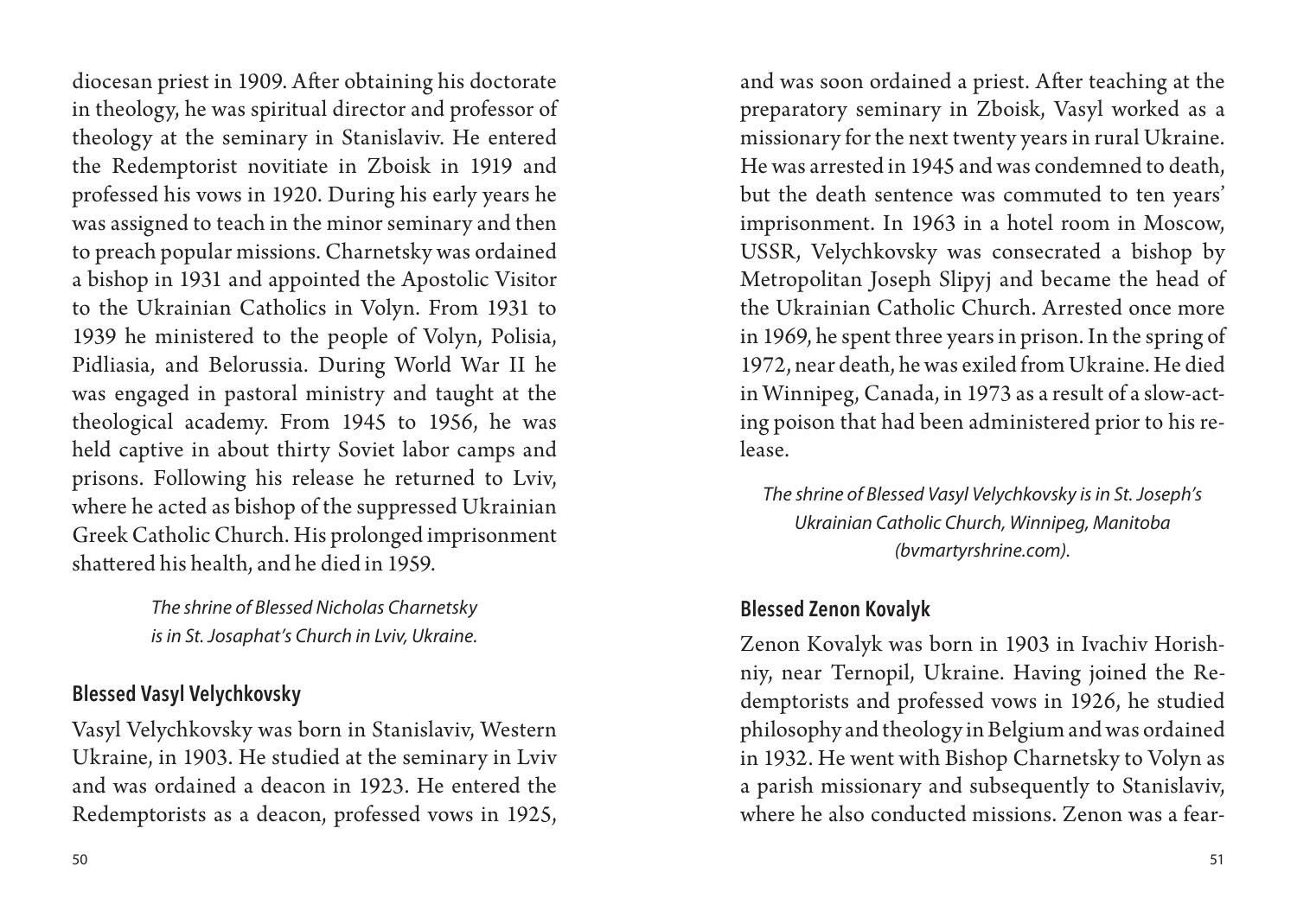less preacher of God's Word and of love for the Mother of God. He was arrested by the Soviets in 1940 and continued his pastoral ministry while imprisoned. When the Soviet prisons were opened on the arrival of the invading German army in 1941, Blessed Zenon's body was found crucified to a wall of the Zamartynivska prison.

*Blessed Zenon Kovalyk's final resting place is unknown.*

#### **Blessed Ivan Ziatyk**

Ivan Ziatyk was born on December 26, 1899, in Odrekhova, now part of Poland. He entered the Ukrainian Catholic seminary in 1919 and was ordained in 1923. He professed Redemptorist vows in 1936.

During the German occupation, all the Ukrainian Catholic bishops were arrested, and by 1948, Father Ziatyk was entrusted with the administration of the Church in Ukraine. He was arrested on January 5, 1950, because of his public support of papal instructions to proclaim the Catholic faith to all people.

Eyewitnesses testify to the brutal treatment Ivan endured in the Siberian prison at Oserlag. On Good Friday, 1952, he was beaten so cruelly that he died a few days later on May 17.

*Blessed Ivan Ziatyk is buried at Oserlag, Siberia.*

## *Prayer in Honor of the Redemptorist Ukrainian Martyrs*

*O Lord, our God, you call all to believe in you and to follow your way. We thank you for the grace you gave to Nicholas Charnetsky, Vasyl Velychkovsky, Zenon Kovalyk, and Ivan Ziatyk and to all their spiritual companions, such that they were able to pay the ultimate price of faithfulness to you in giving their lives.*

*We thank you for glorifying them in your heavenly kingdom, that they may be for all of us a shining example of your powerful presence in our lives. We pray that you give us the grace of faithfulness and generosity as we seek to respond to your love. Through their intercession, help us always to stand firm in the Truth and be faithful to you and your commandments.*

*O Holy Mother of God and our Mother of Perpetual Help, lead us to your Son, Jesus. Give us the courage to follow him always. We place ourselves under your protection.*

*For all the glory and honor belong to you, Almighty Father, Eternal Son, and Life-giving Spirit, now and for ever and ever. Amen.*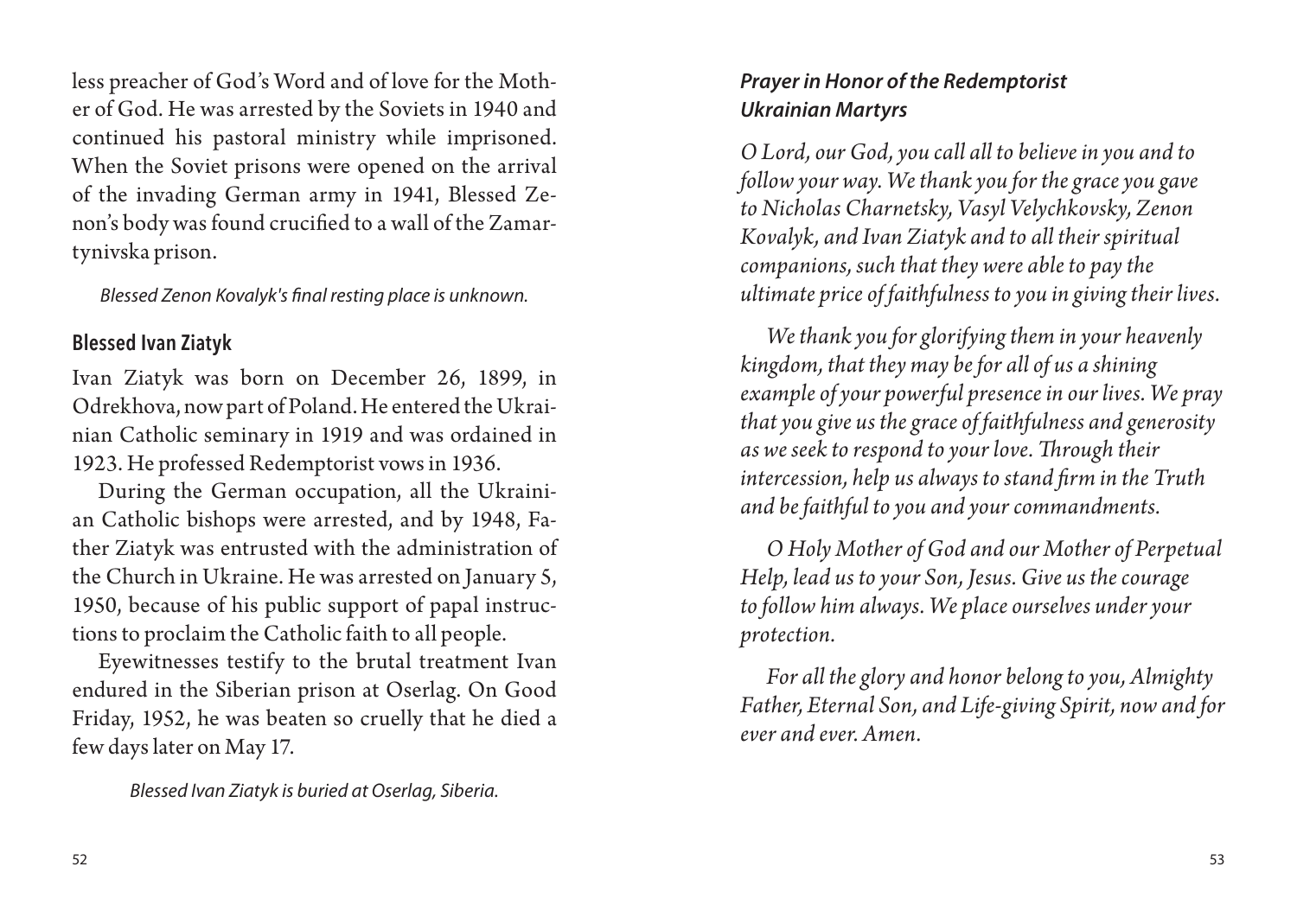# **Blessed Methodius Dominic Trčka**

*Martyr*

#### *August 25*

Blessed Methodius was born in Frydlant, Moravia (now the Czech Republic), on July 6, 1886. He joined



the Redemptorists in 1902 and professed vows on August 25, 1904. He was ordained in Prague on July 17, 1910. He spent the early years of his ministry preaching parish missions. His superiors approved his desire to work among the Greek Catholics and was sent to Lviv, where he learned Ukrainian and Old Slavonic, along with the Byzantine Rite. After a brief time of enculturation he worked among the Greek Catholics in Halic, in Galizia, and then in East Slovakia, where he carried on intense missionary activity. He was nominated first Vice Provincial Superior of Michalovce in 1946. He worked zealously to found new houses and to form young Redemptorists. On the night of April 13, 1950, all religious communities were suppressed by the Czech government. Father Methodius was arrested, tortured, and condemned to twelve years' imprisonment. In 1958 he was transferred to the prison

of Leopoldov, where under harsh conditions, he contracted tuberculosis and died on March 23, 1959. Saint John Paul II proclaimed him to be Blessed Methodius Dominic on November 4, 2001.

*The remains of Blessed Methodius Dominic Trčka are buried in the Redemptorist plot in the cemetery of Michalovce, Slovakia.*

# **Prayer in Honor of Blessed Methodius Dominic Trčka**

*Lord our God, you gave to Blessed Methodius your priest and martyr outstanding bravery in the face of trials and torture.* 

*Through his intercession, may we remain faithful to the Gospel of truth.* 

*We make this prayer through Our Lord Jesus Christ your Son, who lives and reigns with you in the unity of the Holy Spirit, One God for ever and ever.*

*Amen.*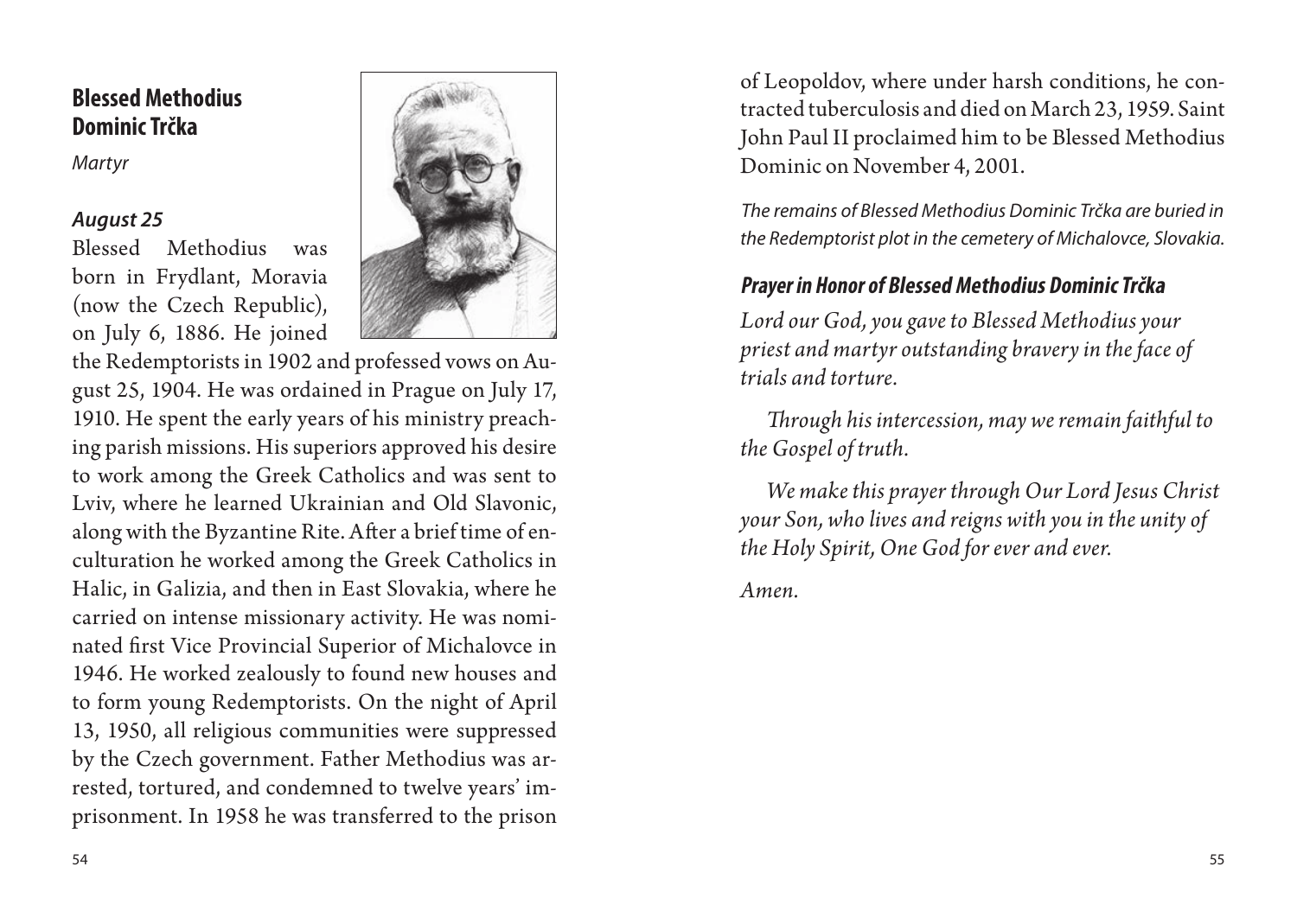# **Blessed José Javier Gorosterratzu and Companions**

*Martyrs*

#### *November 6*

The violent religious persecution unleashed in Spain against anything Catholic and initiated with the destruction and profanation of churches and convents a little before the civil war, grew notably during the years of that conflict, which lasted from 1936 until 1939. In those years, the religious persecution became increasingly cruel until it reached its maximum expression with the killing of bishops, priests, religious and faithful laity, who were shamefully massacred. During that dramatic period, six Redemptorists, among others from the community of San Felipe in Cuenca, suffered martyrdom: Father Jose Javier Gorosterratzu Jaunarena (1877-1936), who was arrested on August 10, 1936, and shot in the city cemetery even as he pardoned his killers; Father Ciriaco Olarte Pérez (1893-1936), a missionary in Mexico who had escaped persecution there, was arrested in Spain on July 31, 1936, and shot near the chapel of "the Virgin of Sorrows," where they left him to bleed to death; Father Julián Pozo Ruiz de Samaniego (1903-1936), devoted to the ministry of reconciliation and the care of the sick, was arrested on



August 9, 1936, and shot on the road as he recited the rosary; Father Miguel Goñi Ariz (1902-1936), tireless preacher of parish missions, was arrested and shot along with Father Olarte Pérez, and both were left to die in long hours of agony; Brother Victor (Victoriano) Caalvo Lozano (1896-1936), a coadjutor brother with an heroic spirit of service, was arrested and shot together with Father Gorosterratzu; Father Pefro Romero Espejo (1871-1938), who, in order to not put in danger the family who welcomed him during the persecution, abandoned that home to live on the streets, dedicating himself to others and exercising his priestly ministry until June 1938, when they put him in jail, where he died on July 4, 1938, as a consequence of dysentery. All were beatified in Tarragona on October 13, 2013, at a joint celebration of beatification of 522 martyrs of the twentieth century in Spain.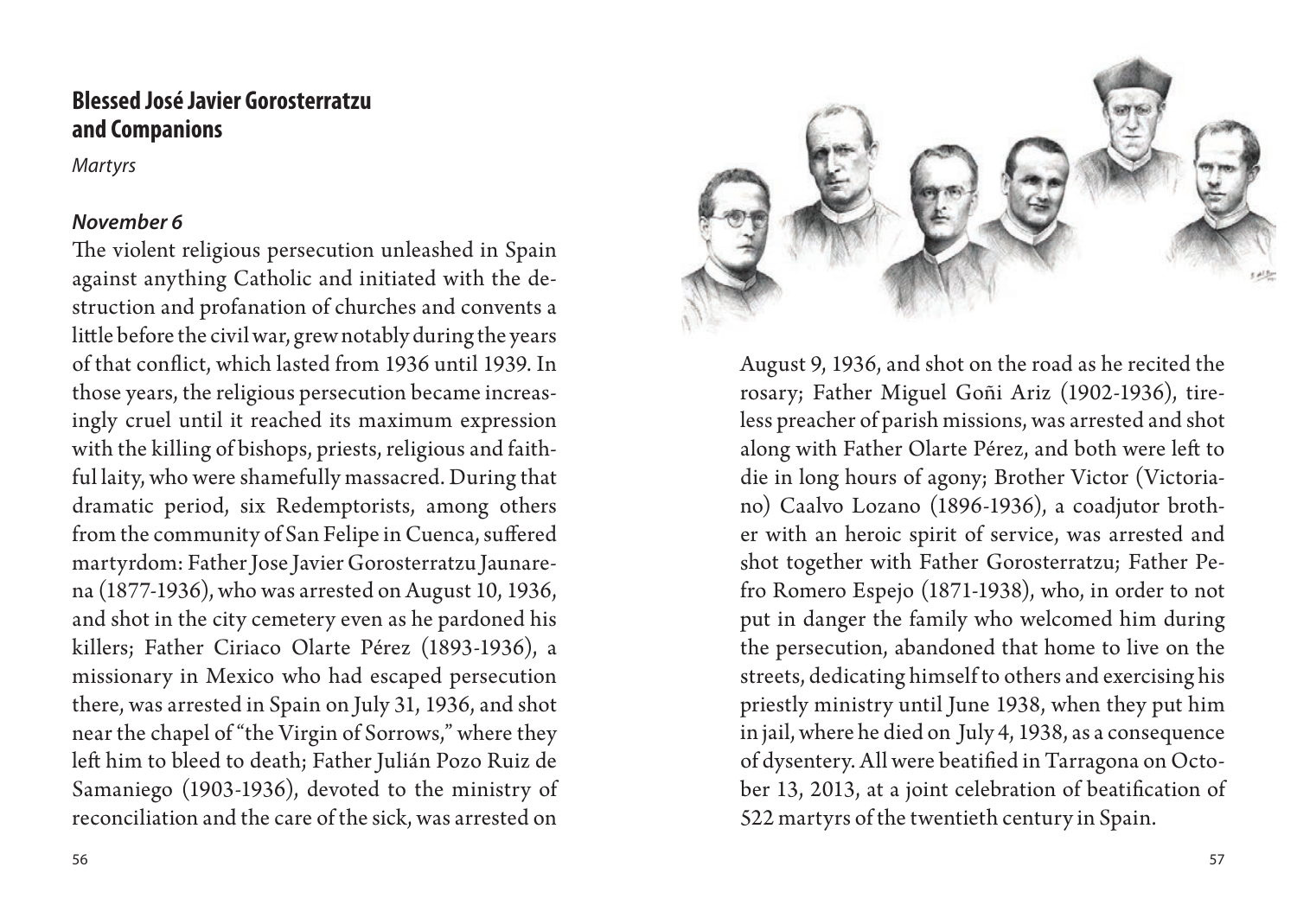*The shrine of Blessed José Javier Gorosterratzu and Companions is at the church of Our Mother of Perpetual Help in Madrid, Spain.*

# *Prayer in Honor of the Redemptorist Martyrs of Cuenca*

*God our Father, you brought Blessed José Javier and his fellow martyrs, with the help of the Mother of God, to the imitation of Christ—even to the point of shedding their blood. Grant us, through their intercession, to profess the same faith with courage, in both word and deed. Through Jesus Christ our Lord.*

# **Blessed Maria Celeste Crostarosa**

*Religious and foundress of Redemptoristines*

# *September 14*

Blessed Maria Celeste Crostarosa was born in Naples,



Italy, on October 31, 1696. At the age of twenty she entered a Carmelite monastery. When this monastery was suppressed, she went to Scala in the hills above Naples, where she entered a monastery living the Visitation Rule.

Under the direction of Bishop Thomas Falcoia, and with the cooperation of St. Alphonsus, Maria Celeste reformed the monastery according to a revelation she had received from the Lord. She founded the Order of the Most Holy Redeemer (Redemptoristines) on May 13, 1731. Their vocation is to be a "living memory" of Jesus Christ, witnessing to the paschal mystery.

In 1733, Maria Celeste was forced to leave Scala, and eventually she was called to Foggia, where she founded the Monastery of the Most Holy Savior.

The spiritual journey of Maria Celeste, favored by many mystical experiences, was characterized by obe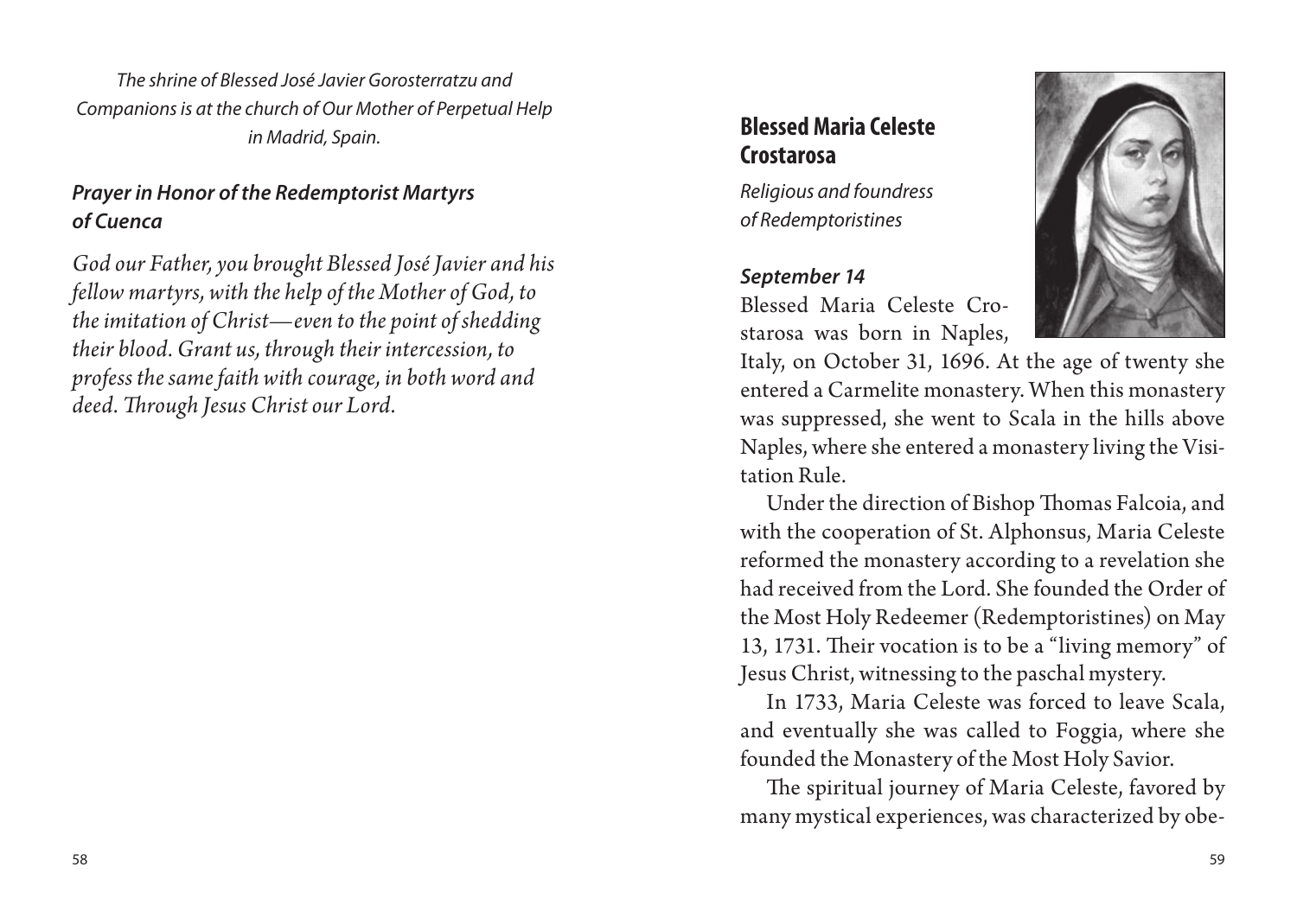dience to conscience, by constant searching for the meaning of the gospel, and by living simply.

Maria Celeste died at Foggia on September 14, 1755. At the moment of her death, St. Gerard Majella, her spiritual friend, saw her soul flying to heaven as a white dove. On June 18, 2016, she was declared Blessed by Pope Francis.

> *The Shrine of Blessed Maria Celeste Crostarosa is in Foggia, Italy.*

## *A Prayer in Honor of Blessed Maria Celeste Crostarosa*

*Loving God, by the gifts of your Holy Spirit, Maria Celeste responded to inspirations received in the depths of her contemplative prayer. Help me, through her intercession, to open myself to deep contemplative prayer and communion with your will. Give me a portion of her listening, her love, and her courage, that through union with you in prayer, I may become that "living memory of Jesus, our Redeemer" in my family, in my workplace, and in my ministry, for the sake of all your created world. Amen.*

#### **Venerable Joseph Passerat**

*Priest*

#### *October 30*

Joseph Passerat was born in Joinville, France, in 1772. He served as a drum major and quartermaster in Napoleon's army until he eventually fled



into Germany. Experiencing a call to religious life, Passerat journeyed to Warsaw, Poland, where, under the direction of Clement Hofbauer, he entered the Redemptorist Congregation. With Passerat's skill and Hofbauer's zeal, the two proved a formidable team. For twenty years they collaborated in the expansion of the Congregation, and Clement chose Passerat to succeed him as vicar general of the Redemptorists in northern Europe.

As Vicar General, Passerat sent the first six Redemptorists to the United States in 1832 and for twenty-eight years fostered the American mission. Saint Clement called him "the Great Pray-er." He died in 1858.

*The remains of Venerable Joseph Passerat are buried in the town of Bischenberg/Bischoffsheim, France.*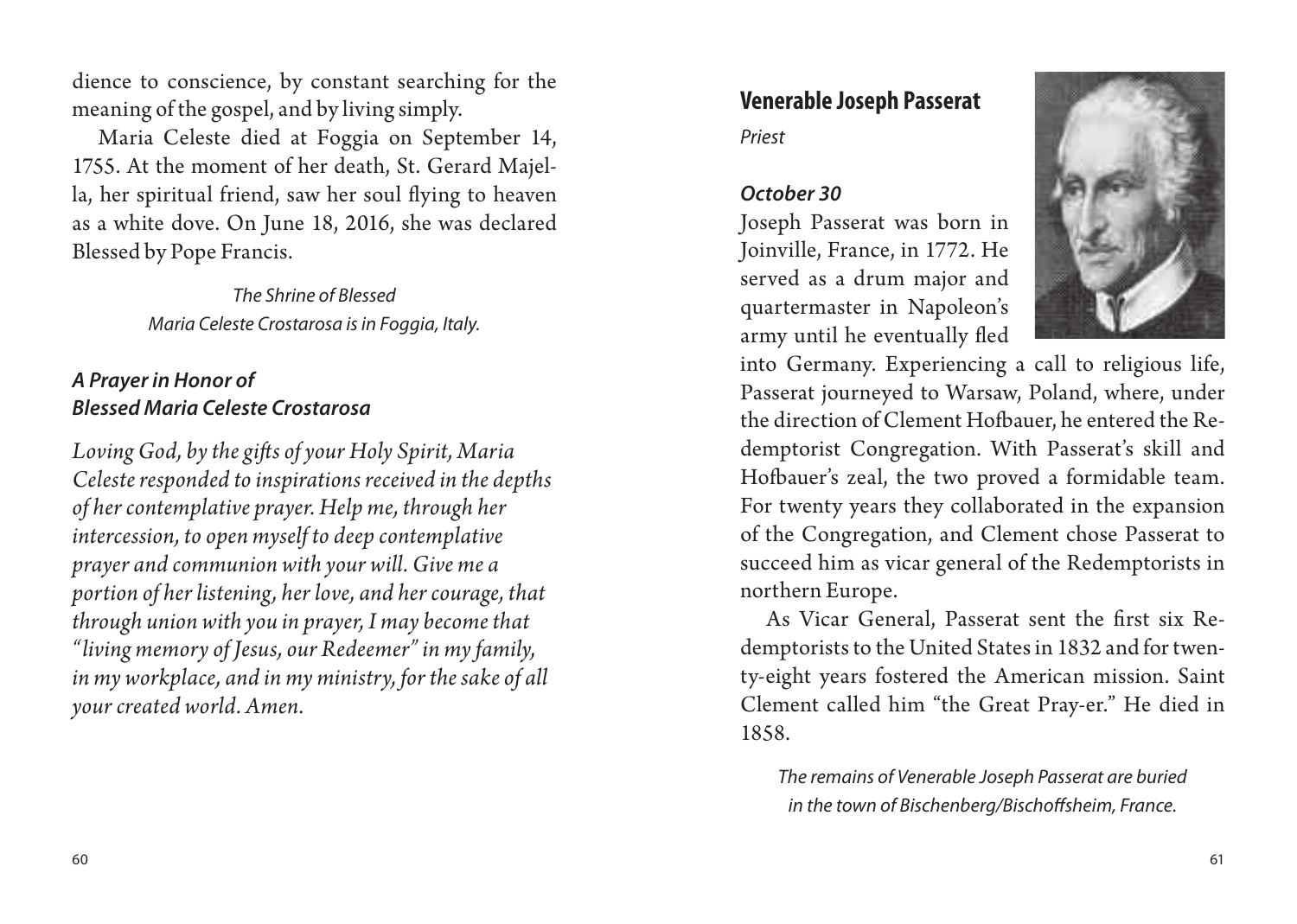### *"Love of neighbor" by Joseph Passerat*

*If there is anyone I do not love, I do not have "love of neighbor." If I do not love my neighbor, I do not love God… What consoles me is that I must not love the faults of the neighbor, but the person, created in the image of God, redeemed at the price of the blood of Jesus Christ… If I love my neighbor, I love God… My course of action in the practice of charity towards my neighbor is to have neither in my actions, nor in my manners, nor in my thoughts, nor in my words, anything which, if he knew it, could displease him… O God, give me the treasure of "the love of my neighbor."*

# **Venerable Alfred Pampalon**

*Priest*

#### *September 30*

Alfred Pampalon was born November 24, 1867, in Levis, near Quebec City, Canada. He was one of eight children, and when he was five his



mother died. Although somewhat frail, Alfred was an excellent athlete. As a student he was devout, prayerful, and helpful.

Alfred felt a desire to devote his life to God's service. It seems his decision to join the Redemptorists came after a serious illness in 1885. During his years of formation and study in Belgium, his classmates dubbed him "the Lamb of God," a testimony to his piety and gentleness. He was ordained in 1892.

Alfred contracted tuberculosis and in 1895 returned to Sainte-Anne-de-Beaupré in Canada. He was renowned as a confessor and spiritual director, especially among the poor. He died on September 30, 1895, at the age of twenty-eight. His heroic virtues were officially acknowledged by St. John Paul II on May 14, 1991. Devotion to him as a patron of alcoholics and drug addicts is growing.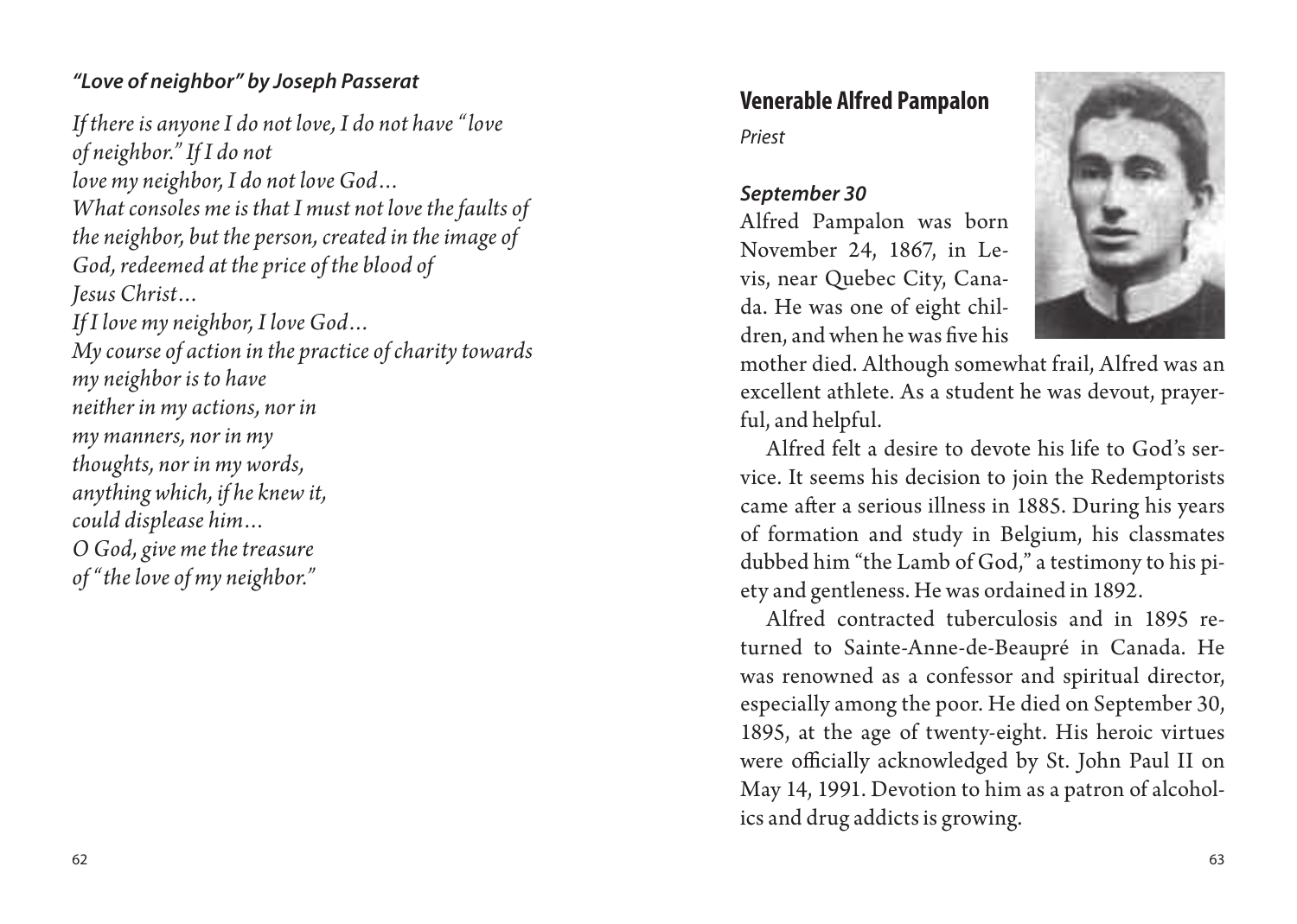*Venerable Alfred Pampalon is buried in the lower chapel of the Basilica of Sainte-Anne-de-Beaupré, Quebec, in Canada.*

# *Prayer to Venerable Alfred Pampalon, Patron of Alcoholics and Drug Addicts*

*Dear Father Alfred, listen to my cry and come to my aid. Obtain for me the favors I desire. You are well known as the protector of people who are suffering in body, mind, or spirit.*

*You show special compassion for alcoholics and drug addicts. You have freed so many people from their dependencies. Free me also, I beg you, dear Father Alfred, and free those people I recommend to you, especially members of my family.*

*I come to you with confidence. I pray for myself and for all those who are dear to me. Come also to the assistance of the Church and of the whole world. Amen.*

## **Redemptorists Named as "Venerable"**

- Fr. Vitus-Michael Di Netta (1788-1849)
- Fr. Paolo Cafaro (1707-1753)
- Bro. Dominic Blasucci (1732-1752)
- Fr. Joseph-Armand Passerat (1772-1858)
- Fr. Antonio Maria Losito (1838-1918)
- Fr. Wilhelm Janauschek (1859-1926)
- Fr. Pelágio Sauter (1878-1961)
- Fr. Bernard Łubieński (1846-1933)

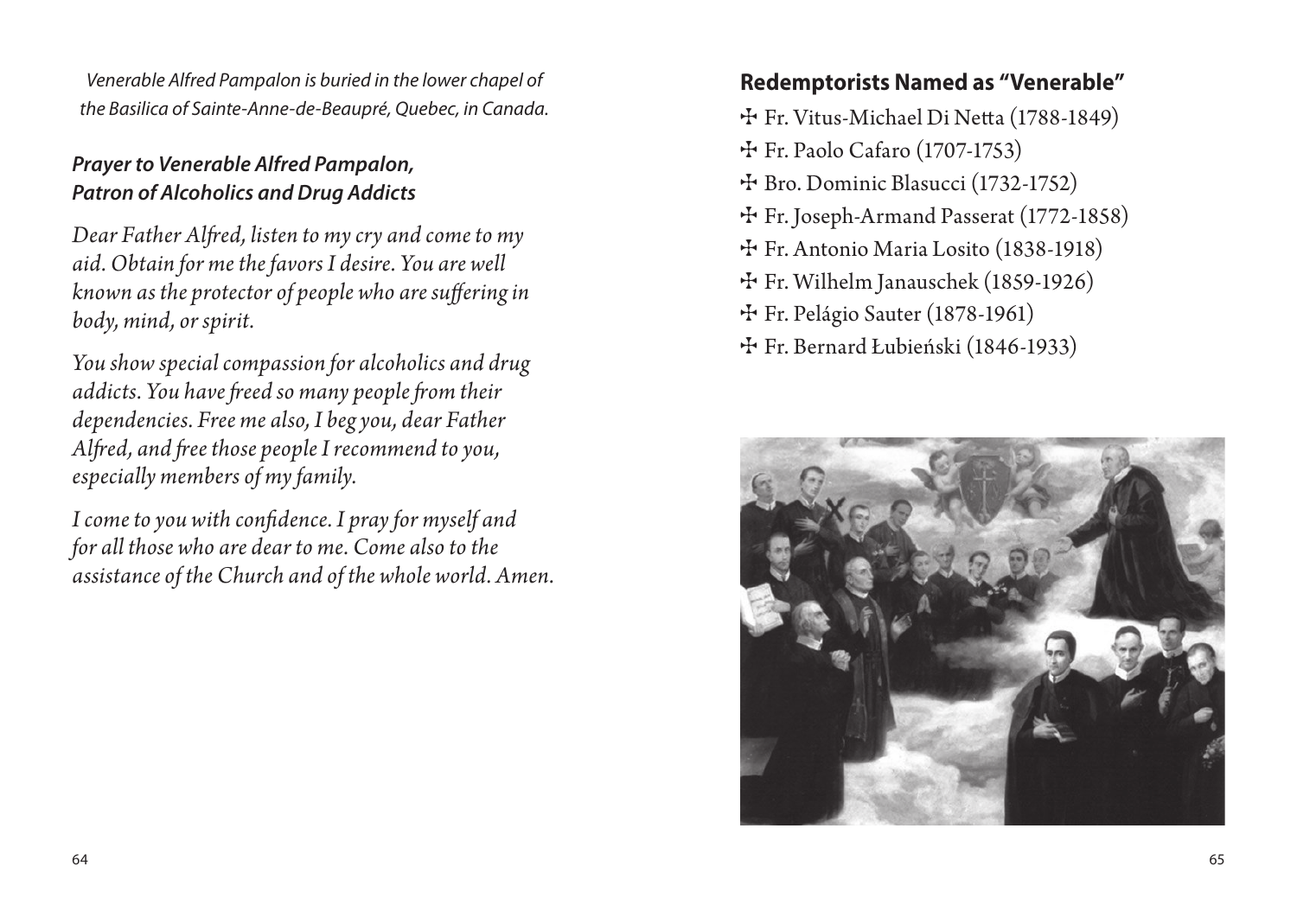# SECTION FOUR

# Other Ways to Pray

*Gaze at the passion…you will find there all the reasons to love God.*

St. Alphonsus



What is prayer? "The fruit of silence is prayer," wrote St. Teresa of Calcutta. The Lord's Prayer is often called the perfect prayer because it includes the primary prayer forms: adoration and praise, thanksgiving, petition, intercession, and forgiveness. Many of us were taught that prayer is lifting our minds and hearts to God. One teacher called it a conversation between us and God—speaking and listening. A missionary preacher took this further and said that prayer is a relationship with God, revealing ourselves—including the ugly parts and the thorny issues—and allowing God, with infinite patience, to reveal God's self to us. Truly, we cannot capture the intimate mystery between God and each one of us.

Saint Alphonsus is often called the Doctor of Prayer, in his spirit, we offer here a description of some prayer forms and styles.

# **Prepare Yourself to Pray:**

- Find a quiet place.
- Choose a posture that is comfortable but attentive.
- Remember that you are in the presence of God and open yourself to God's Spirit.
- With all prayer forms, it may be helpful to record your experience in a prayer journal and return to it from time to time.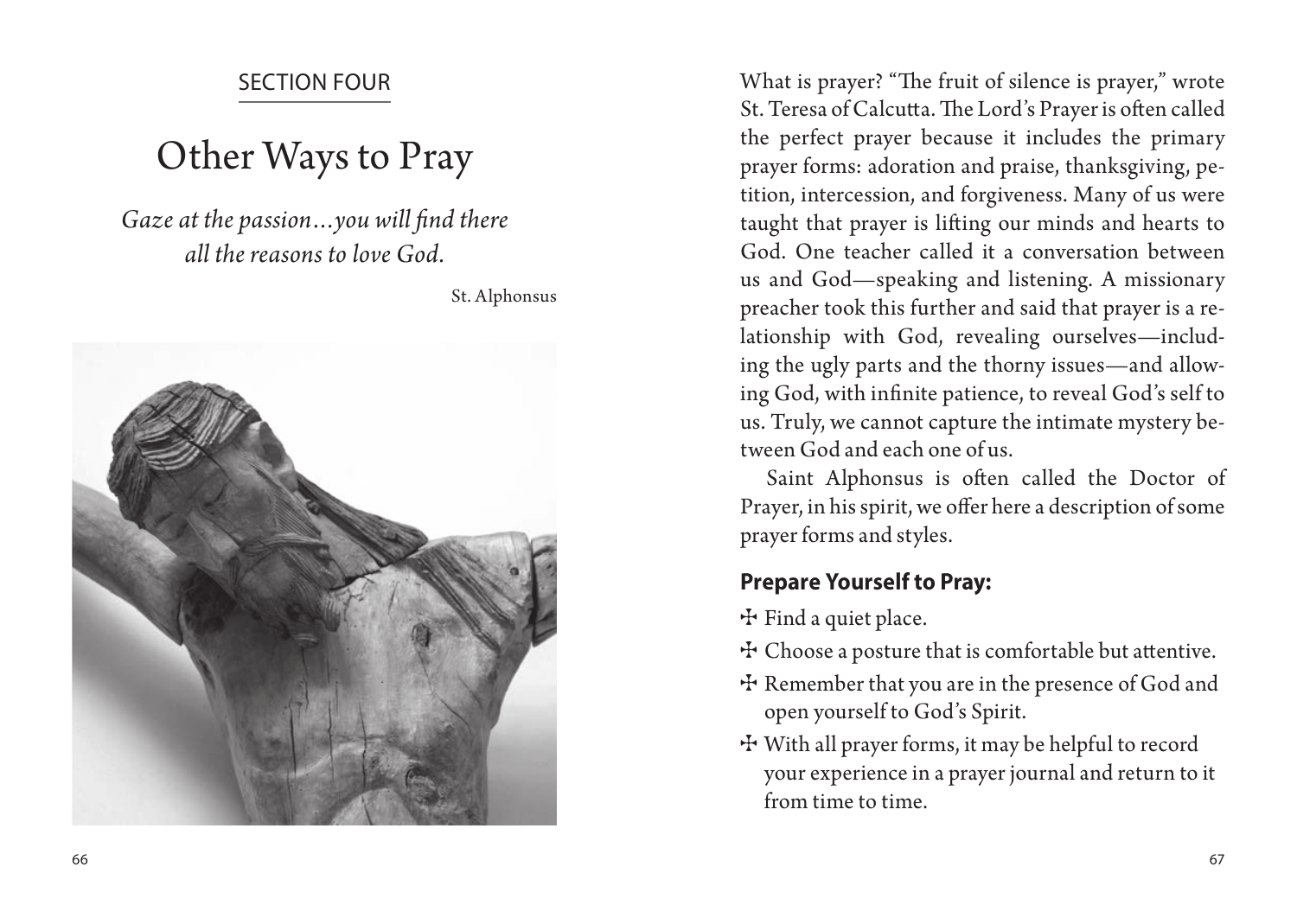# **Praying With Scripture**

When we pray with Scripture, we don't approach the text in an intellectual way; rather, we allow God to speak to us directly through the text.

Once you have prepared yourself to pray:

- Open your Bible to the text you have chosen.
- Read the passage through slowly.
- Read it through again, slower this time. Mull over a word or phrase that touches you or catches your attention.
- Stay with whatever feelings, inspirations, or thoughts come to you.
- Allow God to speak to you in silence.
- Respond to God—share your feelings and thoughts with God. You may want to offer a prayer or hymn of thanksgiving.

# **Foundational Passages That Inspire and Support Redemptorist Spirituality**

*Matthew 5:1–12* The Christian covenant

*Psalm 130*

Motto of the Redemptorists from verse 7

*Luke 4:16–21* Missionary spirituality

*1 Timothy 2:4* God wants all to be saved; often quoted by Alphonsus

*Matthew 9:35–38* Compassion, sheep without a shepherd

*Matthew 25:31–46* Our final judgment; living the kingdom

*Luke 12:49–51* Holy Spirit and missionary zeal; Alphonsus' first homily was on this text

#### *1 Corinthians 13*

Love; *The Practice of the Love of Jesus Christ* is based on this passage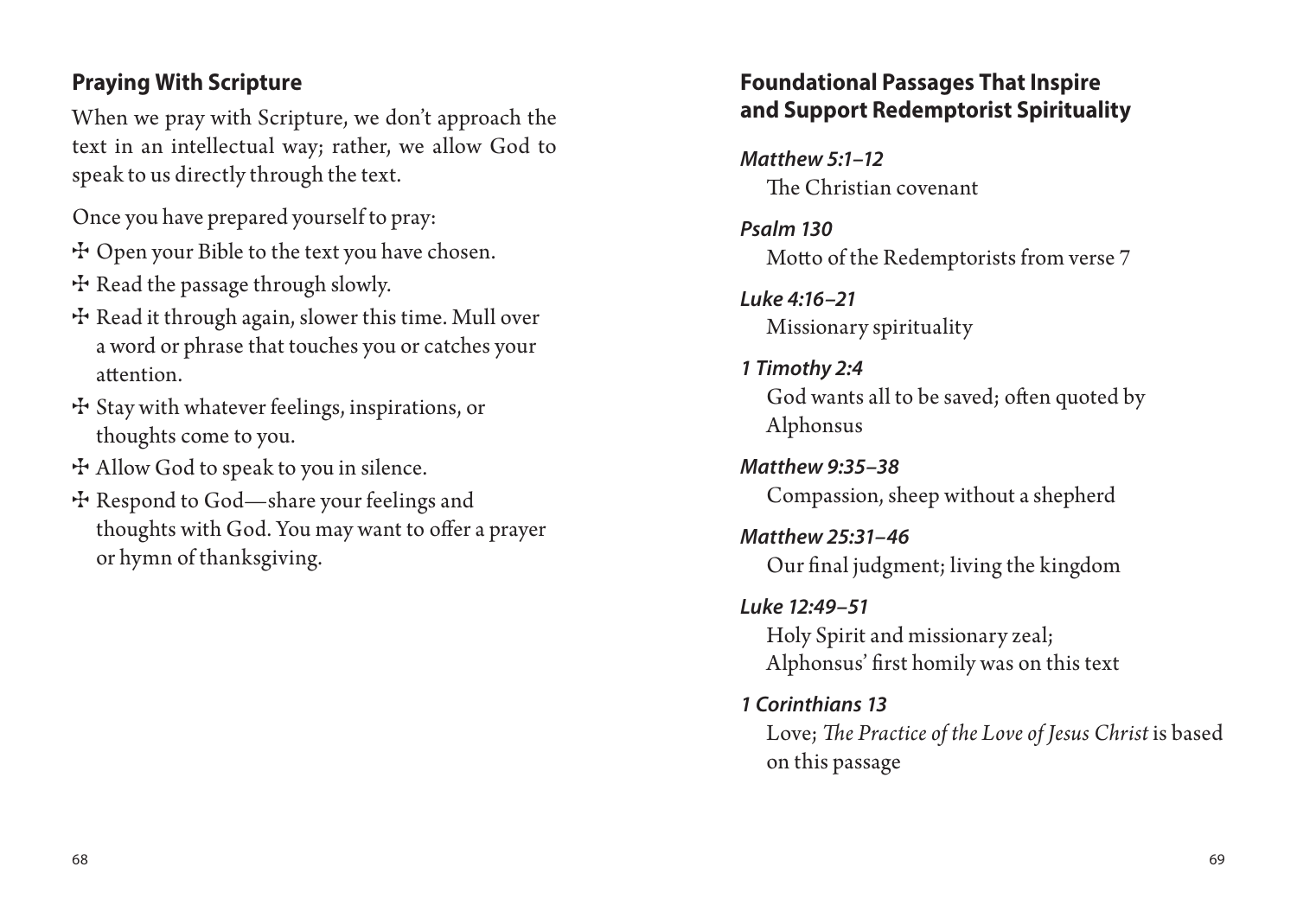#### *Matthew 11:28–30*

Gentleness: an important theme with Alphonsus; Redemptorist missionaries in footsteps of Jesus

#### *Isaiah 63:19—64:1*

First text on which Alphonsus preached as a deacon.

#### *2 Philippians 5–11*

The humility of God; the self-emptying of Christ; the vulnerability of God.



# **Praying With the Imagination**

Some people find another method of praying with Scripture helpful. In it, we bring the power of our imagination to bear on a Bible scene and enter the incident we are considering. This method of prayer is more suitable for use with action scenes rather than with teaching passages.

Once you have prepared yourself to pray:

- Read the passage through slowly.
- Read the passage again, trying to place yourself in the action that is happening.
- Allow yourself to enter the scene. You may feel the heat of the day; you may feel hurt or angry. Note your own feelings and responses and share them with the Lord.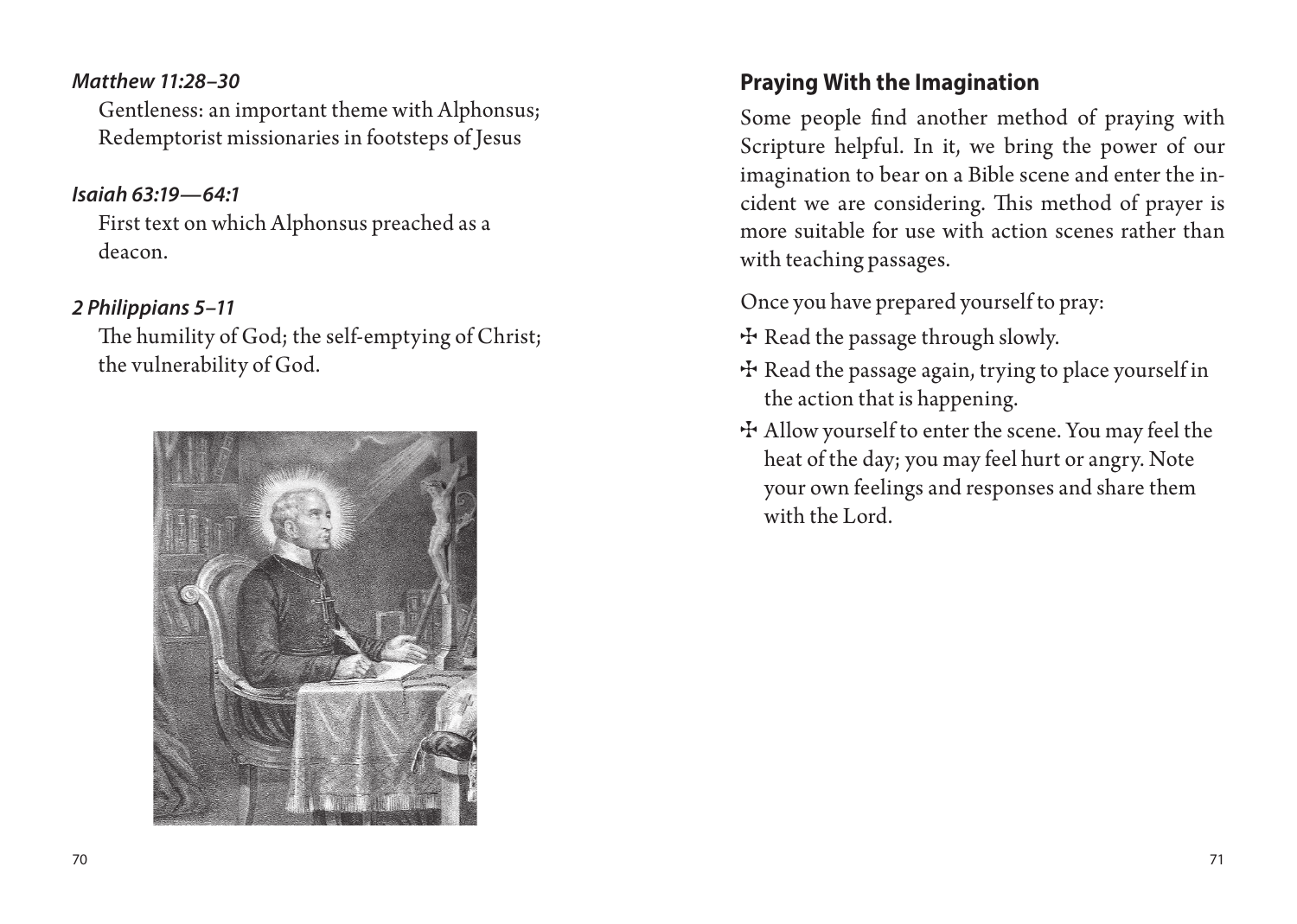# **Centering Prayer**

In centering prayer we repeat a prayer word over and over again to help us stay centered on the Lord. We quiet ourselves in order to discover God at the center of our lives.

Once you have prepared yourself to pray:

- Simply sit, relaxed and quiet, enjoying your own inner calm and silence. Listen to God's presence in you and allow yourself to be touched by it.
- After a few moments, gently start repeating a single word such as, *Jesus, Lord, Love,* or any word that you choose. Place into this word all your faith and love as it leads you deeper into God.
- Continue to repeat the word, using it to block out thoughts and images. If you get distracted, do not worry; simply return to the word.
- As you come out of prayer, move slowly to a silent awareness of your surroundings and then pray the Our Father or Glory Be.

# **Consciousness Examen**

This form of prayer helps us appreciate the importance of our own experience and see how God has been present with us in our daily lives. It's helpful to use it at the end of each day as we look at how we have reacted during the course of the day, where God has been leading us, and how we have responded.

Once you have prepared yourself to pray:

- Ask the Holy Spirit to lead you back over your day and to guide you in your prayer.
- "Play back" the significant events of the day.
- $\pm$  Stay with what seemed to be the most significant events of the day. What was God calling you to do or to be? How did you respond?
- Depending on your response to God, give thanks or ask for pardon—or both.
- Resolve to do or to be whatever God asks of you in the future. Make the resolution practical and something concrete, for example, to say "sorry" to someone you've hurt.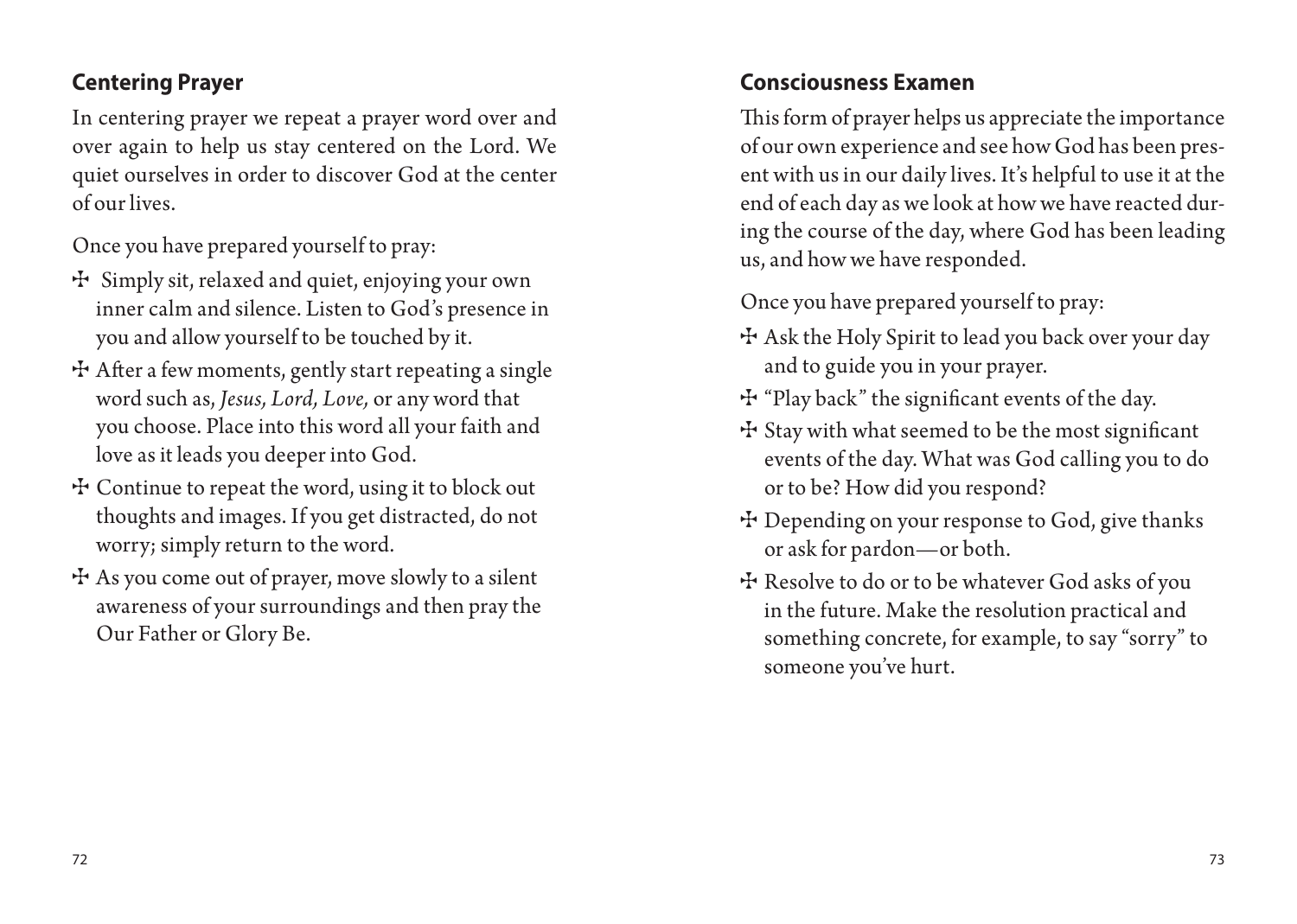# **Celebrating the Sacrament of Reconciliation**

Reconciliation is a gift through which our sins are forgiven and we are reconciled to God and to one another. We are encouraged to grow in awareness of how we treat our brothers and sisters, for through that awareness, we will be strengthened to grow in holiness and in grace.

Saint Alphonsus Liguori wrote that three things are needed for a good confession:

1) A thorough examination of conscience,

2) sorrow for sin, and

3) firm resolve to quit sin.

### **The steps followed in the sacrament of reconciliation are:**

- Examination of conscience
- Expression of sorrow for the sins you have committed
- Confession of your sins to God through the priest
- Assignment of penance
- Praying an act of contrition
- Granting of absolution
- Carrying out the penance

#### *Prayer Before Examination of Conscience:*

*Holy Spirit, source of truth, grant me light to see myself as God sees me. Give me the grace to be truly sorry for my sins and the strength and courage to accept the Father's love and turn more and more to walk in the ways of Jesus Christ. Amen.*

## *After Confession:*

Saint Alphonsus wrote, "After confession, thank Almighty God for the pardon which you hope to have received, and renew your good resolution never more to offend Him, and to avoid all occasions of sin; and pray to Jesus and Mary for perseverance."

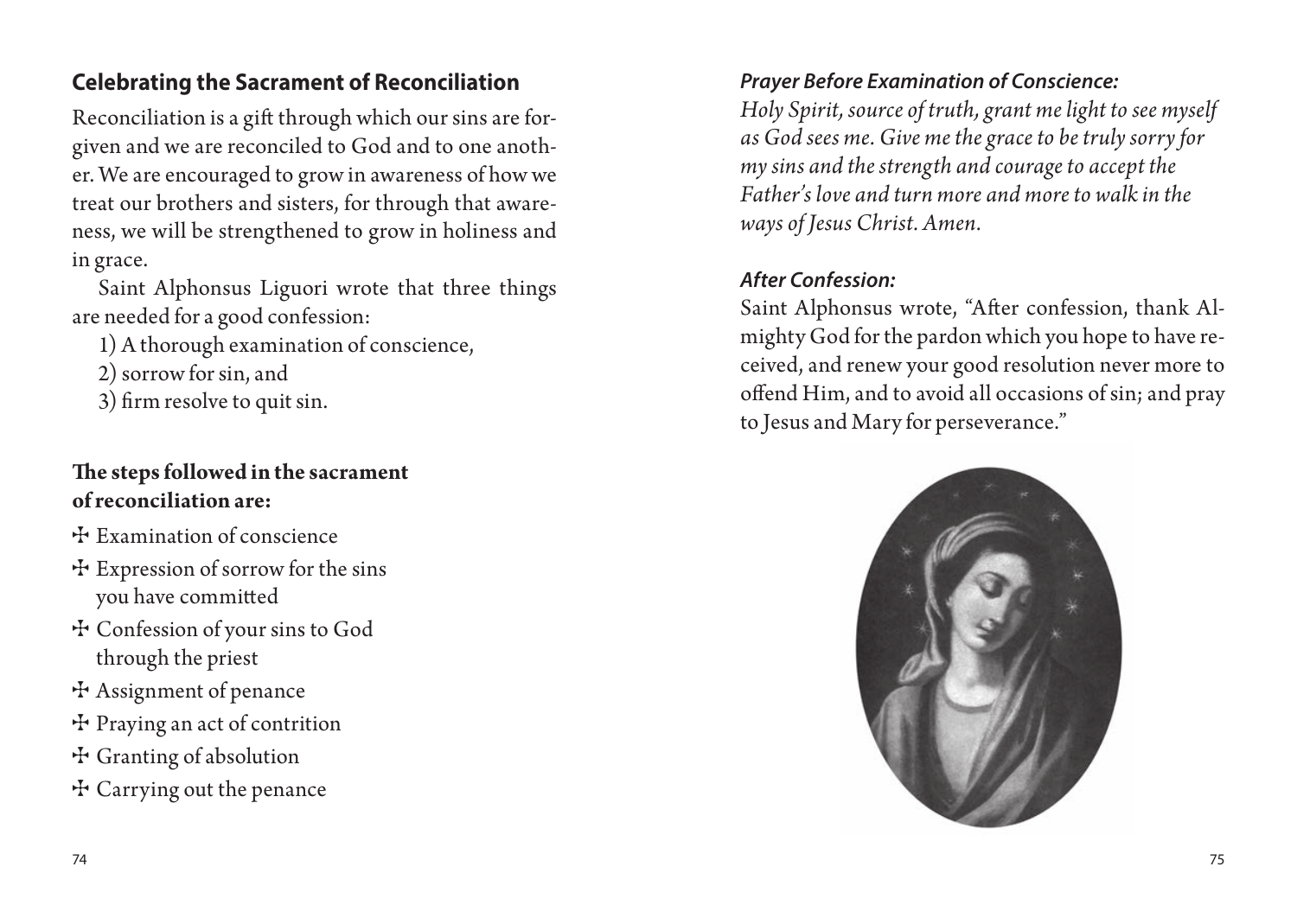# Conclusion

This prayer book was born out of the desire, expressed by vowed Redemptorists, Redemptorist Associates, Lay Missionaries of the Most Holy Redeemer, and others, to create a resource that all could share as we walk together as followers of St. Alphonsus.

Together we realize the emerging face of the "Redemptorist family," which is made up of vowed and ordained, married and single, men and women. With varied degrees of belonging and commitment, we unite our gifts in service of our shared mission of "evangelizing the poor and being evangelized by the poor." In his day, St. Alphonsus taught ordinary people to pray and engaged them in the catechetical mission of the Church. Saint Clement Hofbauer formed circles of laypeople, equipping them with the skills to go out into society as leaven, proclaiming "plentiful redemption" by their witness and by explicit proclamation of the gospel.

We are the heirs of Sts. Alphonsus and Clement, and we follow in the footsteps trod by countless members of the Congregation of the Most Holy Redeemer and Partners in Mission. We dedicate our lives to following "the example of Jesus Christ, the Redeemer, by preaching the word of God to the poor" (Constitution 1). In the heart of the Church, this continues to be our charism. We believe our partnership is a "sign of our times, that opens us up more and more to experience the Church as People of God and a mystery of communion."

We pray for an increase of willing laborers for the harvest, and in the words of the prayer that follows this reflection, we ask God to open hearts to receive the message of redeeming love and share in diverse ways in the life and ministry of plentiful redemption.

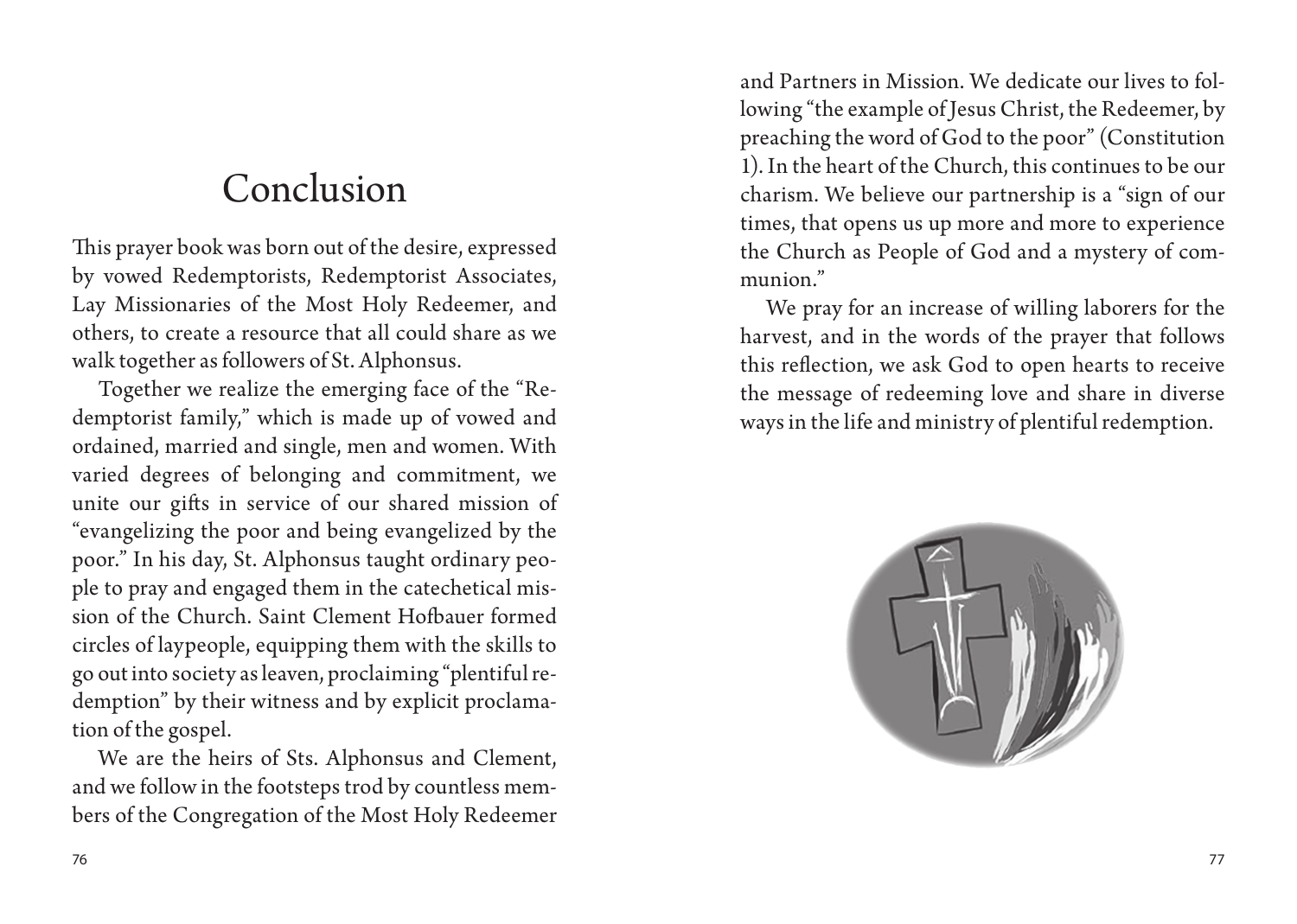*Prayer for Vocations to the Redemptorist Family Provident God, you spoke your dream of plentiful redemption in Jesus Christ. Your Spirit ignited the heart of St. Alphonsus, inspiring him to found a family in the Church dedicated to proclaiming the good news of plentiful redemption to the most abandoned. Raise up among us strong women and men of faith, afire with love for you and zeal for the mission of proclaiming your word among those who do not know you, or who need to hear your word proclaimed anew. Guide men to respond with generosity as vowed Redemptorist, priests and brothers, and women and men to serve in joy and hope as partners in the Redemptorist mission. We ask this in the name of Jesus, your Word, who is our Life. Amen.*

# **Calendar**

| St. John Neumann                                                        | January 5                                      |
|-------------------------------------------------------------------------|------------------------------------------------|
| <b>Blessed Peter Donders</b>                                            | January 14                                     |
| St. Clement Hofbauer                                                    | March 15                                       |
| <b>Fucharistic Heart of Jesus</b>                                       | Thursday after third<br>Sunday after Pentecost |
| Our Mother of Perpetual Help                                            | June 27                                        |
| <b>Blessed Nicholas Charnetsky</b>                                      |                                                |
| and Companions                                                          | June 28 (June 27 in<br>Ukrainian Church)       |
| <b>Blessed Gennaro Sarnelli</b>                                         | June 30                                        |
| Solemnity of the Most Holy Redeemer                                     |                                                |
| (Titular feast of the Congregation)                                     | 3rd Sunday in July                             |
| St. Alphonsus Liguori                                                   | August 1                                       |
| Blessed Methodius Trčka                                                 | August 25                                      |
| Blessed Maria Celeste Crostarosa                                        | September 11                                   |
| Blessed Kaspar Stanggassinger                                           | September 26                                   |
| Venerable Alfred Pampalon                                               | September 30                                   |
| <b>Blessed Francis Xavier Seelos</b>                                    | October 5                                      |
| St. Gerard Majella                                                      | October 16                                     |
| Venerable Joseph Passerat                                               | October 30                                     |
| Blessed José Javier Gorosterratzu<br>and Companions                     | November 6                                     |
| Founding of the Congregation                                            | November 9                                     |
| <b>Immaculate Conception of Mary</b><br>(Patroness of the Congregation) | December 8                                     |